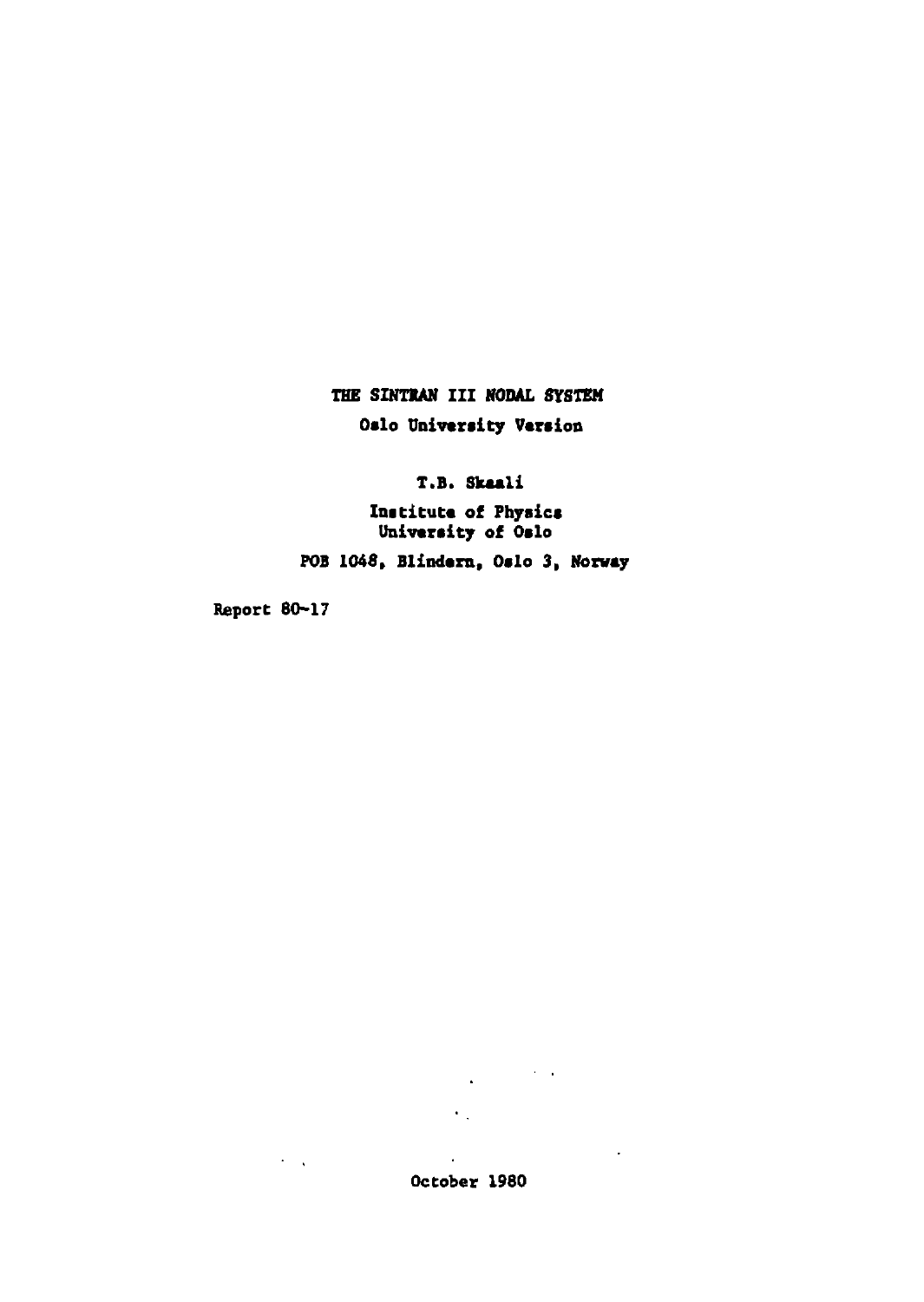# **The SINTRAN III NODAL System**

 $\bullet$ 

 $\ddot{\phantom{a}}$ 

 $\ddot{\phantom{0}}$ 

**Oslo University Version** 

# **T.B. Skaali**

**Institute of Physics, University of Oslo POB 1046, Blindern, Oslo 3, Norway** 

# **October 198O**

 $\Delta \sim 1$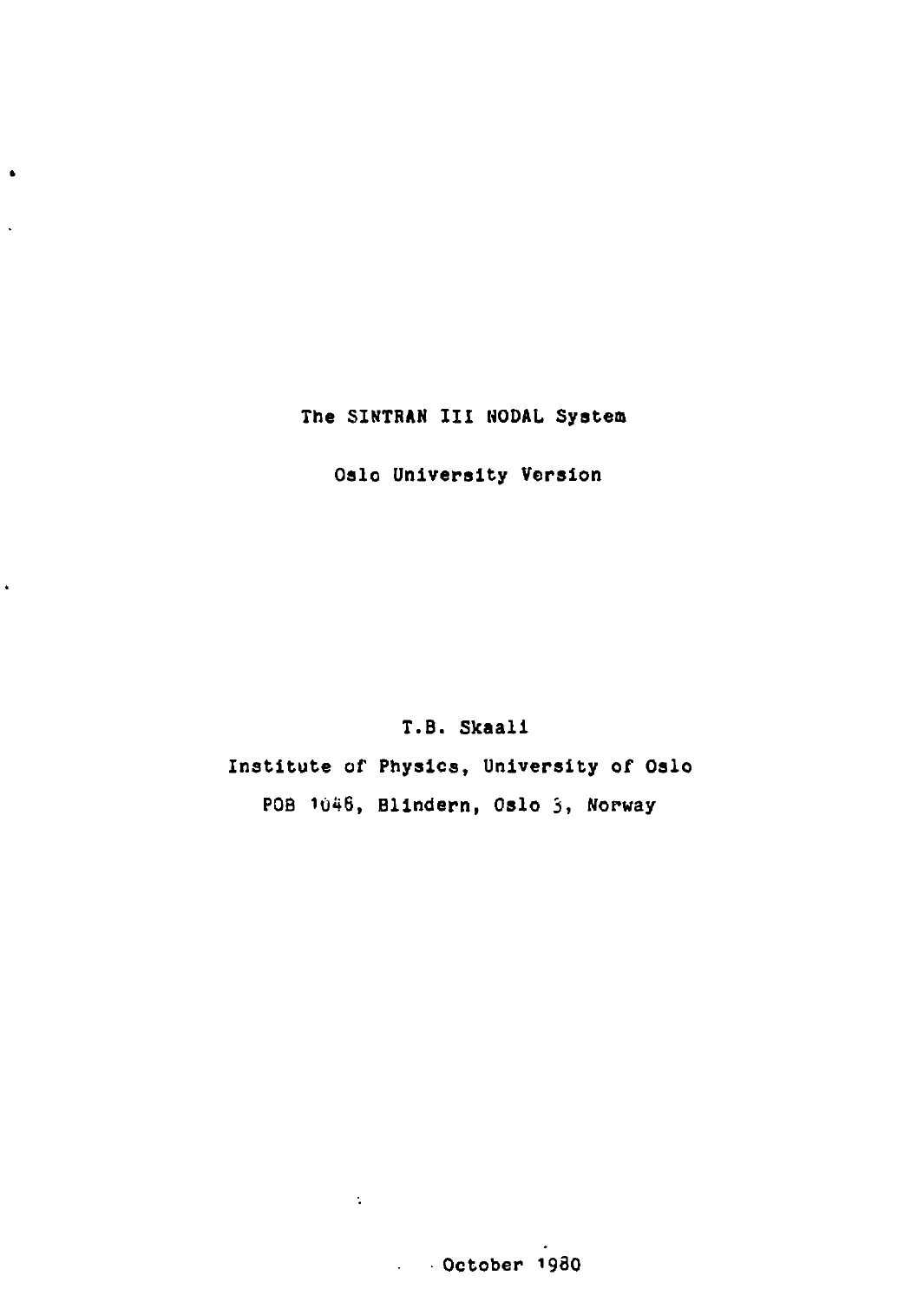# **-ooOoo-**

| 1.                                                   |                                                                                                                                                                                                                                                                                                                      |              |  |  |  |  |  |
|------------------------------------------------------|----------------------------------------------------------------------------------------------------------------------------------------------------------------------------------------------------------------------------------------------------------------------------------------------------------------------|--------------|--|--|--|--|--|
| 2.                                                   | Basic Features of NODAL                                                                                                                                                                                                                                                                                              | $\mathbf{1}$ |  |  |  |  |  |
| $\overline{\mathbf{3}}$ .                            | The NODILER Preinterpreter                                                                                                                                                                                                                                                                                           | -2           |  |  |  |  |  |
| 4.                                                   | Implementation under SINTRAN III                                                                                                                                                                                                                                                                                     | 4            |  |  |  |  |  |
| 4.1<br>4.2<br>4, 2, 1<br>4.2.2<br>$4.3 -$            | Background NODAL 5<br>Real Time NODAL Programs 0<br>Interactive RT NODAL Programs 7<br>File-driven RT NODAL Programs 7<br>Oslo University Revisions to the NODAL System 6                                                                                                                                            |              |  |  |  |  |  |
| Ś.                                                   | NODAL-SINTRAN III Fundations 10                                                                                                                                                                                                                                                                                      |              |  |  |  |  |  |
| 5.1<br>5.2<br>5.3<br>5.4<br>5.5<br>5.6<br>5.7<br>5.8 | RT Program Control 10<br>"Escape" Control Functions<br>General RT Functions 11<br>CAMAC Functions $\ldots$ , 15<br>Magnetic Tape and Floppy Disc Handling 16<br>Input/Output and I/O Buffer Functions 17<br>Functions for Fast Input/Output of Integers Arrays. 19<br>SINTRAN III Monitor Calls - NODAL Functions 21 | 11           |  |  |  |  |  |
| 6.                                                   | Functions for Double Precision Integers $\dots$ 22                                                                                                                                                                                                                                                                   |              |  |  |  |  |  |
| 7.                                                   | Display Functions 23                                                                                                                                                                                                                                                                                                 |              |  |  |  |  |  |
| δ.                                                   | TEKPLOT Program Package 24                                                                                                                                                                                                                                                                                           |              |  |  |  |  |  |
| References                                           |                                                                                                                                                                                                                                                                                                                      |              |  |  |  |  |  |
| Appendix:                                            |                                                                                                                                                                                                                                                                                                                      |              |  |  |  |  |  |
| Á.                                                   | Examples on the RT Use of NODAL 26                                                                                                                                                                                                                                                                                   |              |  |  |  |  |  |

Throughout the report, replace the characters  $E$  and  $\lambda$  with  $[$  and  $],$  respectively. respectively.

 $\label{eq:2.1} \mathcal{L}(\mathbf{y},\mathbf{y}) = \mathcal{L}(\mathbf{y},\mathbf{y}) = \mathcal{L}(\mathbf{y},\mathbf{y}) = \mathcal{L}(\mathbf{y},\mathbf{y})$ 

 $\sim 10^{-11}$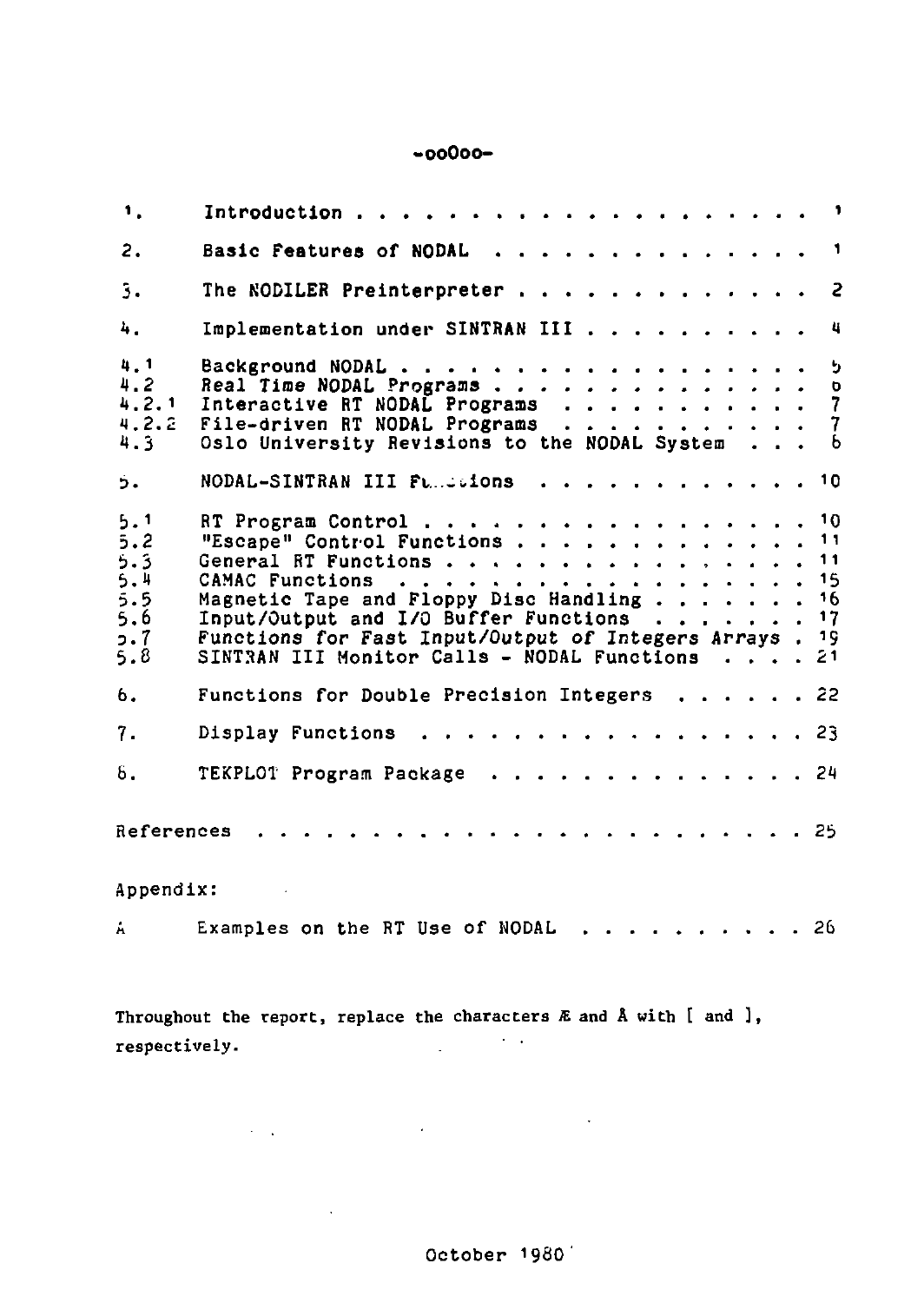### $\mathbf{E}$ Introduction

This report **describes the Oalo University implementation**  of the **NODAL system under the operating system**  3INTRAN III. **At present, the NODAL system has** been installed on **two NORD-'O.S computers at the Physics**  Department and on **a** NORD-'OO at **the Chemistry Department,**  University of **Oslo. These computers** are **running** with 77D, 7oA and oOA versions of **SINTRAN III, respectively.** 

The basic NODAL system is documented in a CERN Report, cf. Ref. 1 (The MODAL Systera for **the** SPS). NORSK DATA A.S does not support MODAL, hence the source programs have been supplied by CERN. At the CERN SPS Control System the NODAL programs are running under an operating system called SYNTRON, which originates from the SINTRAN II monitor developed for the NORD-' computer. However, CERN also supports a basic SINTRAN III version of NODAL, and most of the facilities and functions described in Ref. <sup>1</sup> *are* also available under this operating system.

Apart from a few, and minor modifications, the basic part of the Oslo University NODAL system does not differ from<br>the CERN version. However, the Oslo University CERN version. However, the Oslo University implementation has been expanded with new functions which enable the user to execute many of the SINTRAN III monitor calls from the NODAL level. In particular the most important RT monitor calls have been implemented in this way, a property which renders possible the use of NODAL as a RT program administrator.

A short summary of the main features of NODAL is given in chapter 2. A NODAL subsystem which can preinterpret program statements, and thereby increase the execution speed, is described in chapter 5. The implementation under SINTRAN III is described in chapter 4, whereas chapters 5, 0 and 7 contain documentation on functions and facilities available in the Oslo University version.

#### $\mathcal{L}_{\mathcal{L}}$ Basic Features of NODAL

MODAL is a high level programming language based on FOCAL and SNOBOL4, with some influence from BASIC. The language<br>was developed to operate on the computer network developed to operate on the computer network controlling the SPS accelerator at CERN.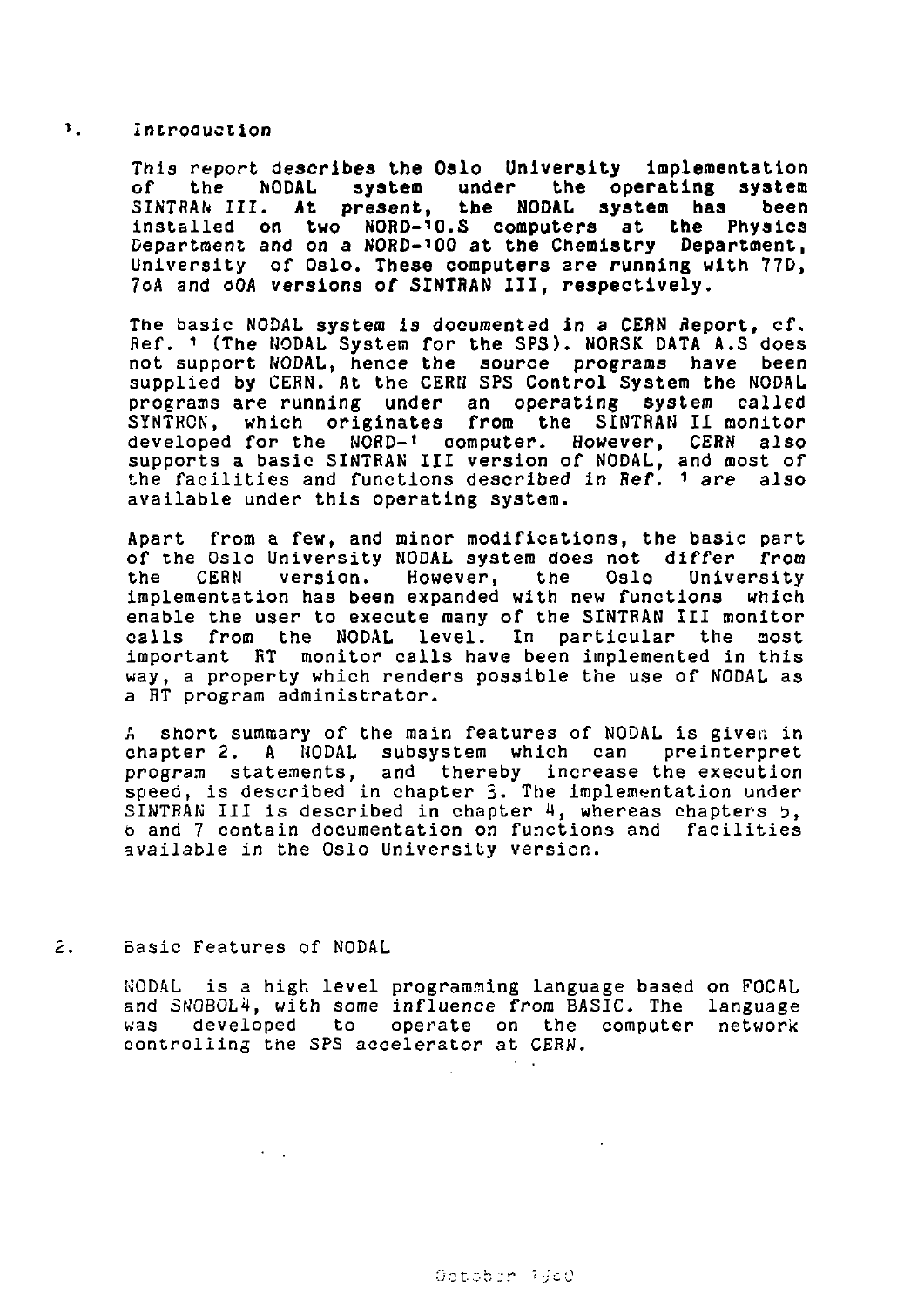NODAL **is** an **interpretive language designed for interactive**  use. This **is the most important aspect of the language,**  and **is reflected in its structure. The** Interactive facilities makes **it possible to write, debug** and modify programs much faster **than with** compiler based language like FORTRAN and ALGOL.

The language has three special features. The first is a syntax which supports a multi-computer network operation. (The multi-computer facilities are not included on the NODAL installations at Oslo University). The second is extensive string handling features which makes it easy to write good programs for operator interaction. The third feature is the ability to add machine code functions for specific applications. A special type of such functions is the data module, Ref. 2. By means of data modules, process control equipment cornected to the computer can be handled as program variables.

Some of the examples given in Ref. *i* are specific to the operation of the SPS computer network. However, MODAL is well suited for most process control applications. NODAL also supports the international instrumentation interface CAMAC. An important feature of the interpreter is that all commands can be used in the "immediate" mode, i.e. they are executed immediately after being typed in. This is very useful for investigation of error conditions in external equipment.

## 3. The NODILER Preinterpreter

The inherent slow speed of the interpretation process of NODAL makes the language less suited for applications that involve time critical sections or lengthy calculations. The mean execution time for a single MODAL command is a few milliseconds. One way to gain speed is to write the most critical parts as assembly code routines that can be called as NODAL functions or subroutines. Another more general approach is compilation. The NODILER compiler is a special subprogram that can be included in a NODAL system. By means of this compiler it is possible to compile individual statements of a NODAL program. This new option is not described in Ref. 1, the use of it is however very simple, and will be illustrated below.

0etober i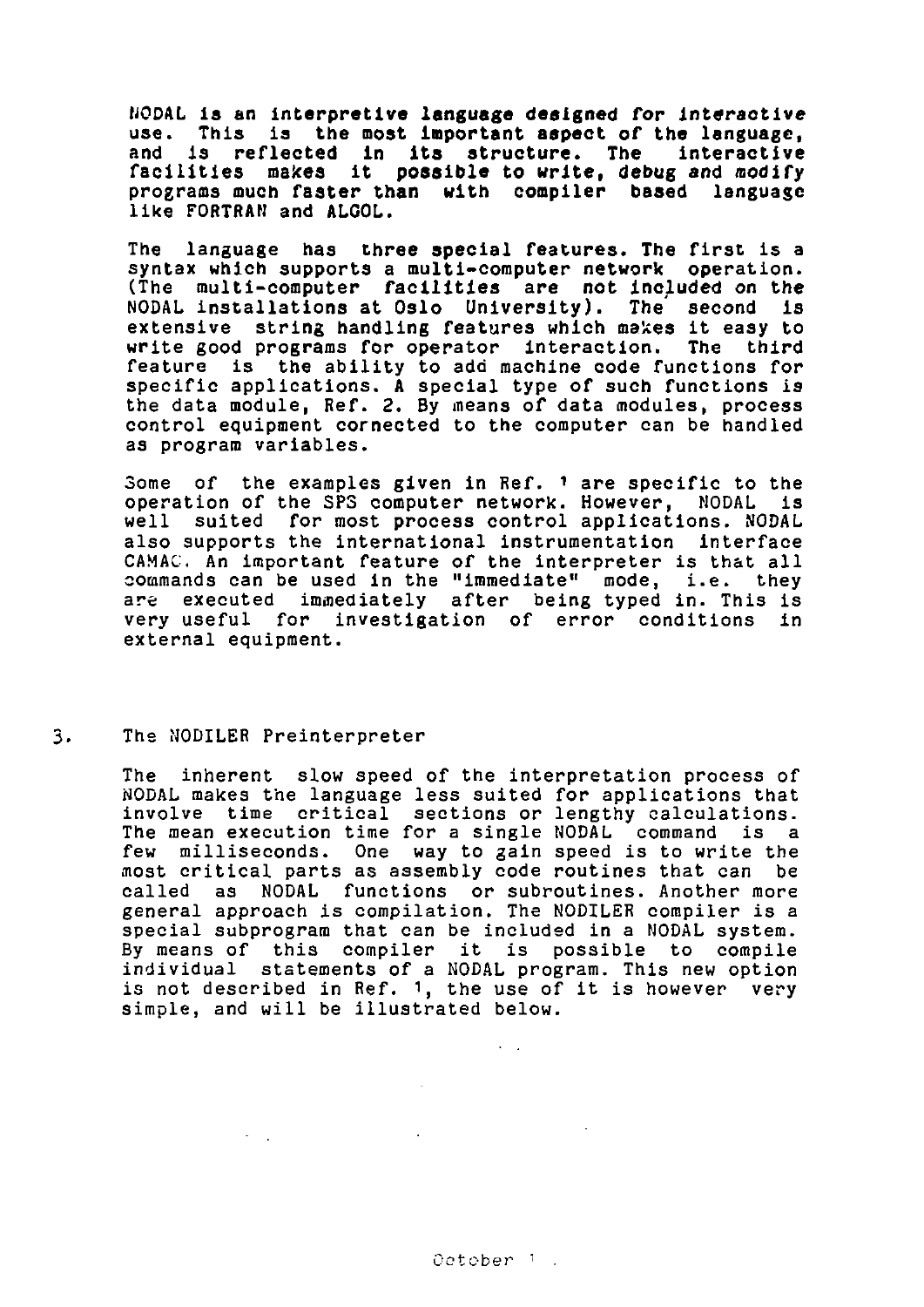The NODILER compiler **has been** constructed such that.the structure of a **compiled** and an uncomplled line is basically the **sane, cf. Ref.** j. **(This** compatibility is •essential for **the operation of the computer** control network of the SPS **accelerator).** In fact, the NODILER generates what is termed as "threaded code", which can be described aj a sequence of machine code subroutine calls to routines that perform each operation.

In average, the improvement in execution time of compiled line versus interpretation is about a factor of 4, but the actual number for different types of statements leviates strongly from this mean value. The loop statements FOB and WHILE are obvious candidates for compilation, in particular when one of the task globals ARG(1) ... ARG(16) is used as loop counter, cf. example<br>pelow. An increase in code size of a factor 2 – 3 is the penalty, plus that the NODILER subprogram occupies an additional 5K of memory space.

By typing an asterix in front of a line one signals to the NODILER that this line is to be compiled (or nodiled). The compilation operator \* can be inserted by means of the EDIT command. When the line has been nodiled an eventual LIST of it will signal this that by the asterix \* has been replaced by  $f$ .

Case  $1$ 

1.10 DIM A(2000)  $1.20$  FOR I=1, ARSIZE(A); SET A(I)=I

i.9 WORDS OF TEXT Execution time 6.5 sec.

The insertion of \* before FOR in line 1.20 will nodile this line. This compilation will also increase the size *of*  the program.,

Case 2<br>------

1.10 DIK A(2000)  $1.20$  &FOR I= $1.$ ARSIZE(A): SET A(I)=I

74 WORDS OF TEXT Execution time 2.4 sec.

The execution time can be reduced further by replacing the loop counter I with one of the ARG's.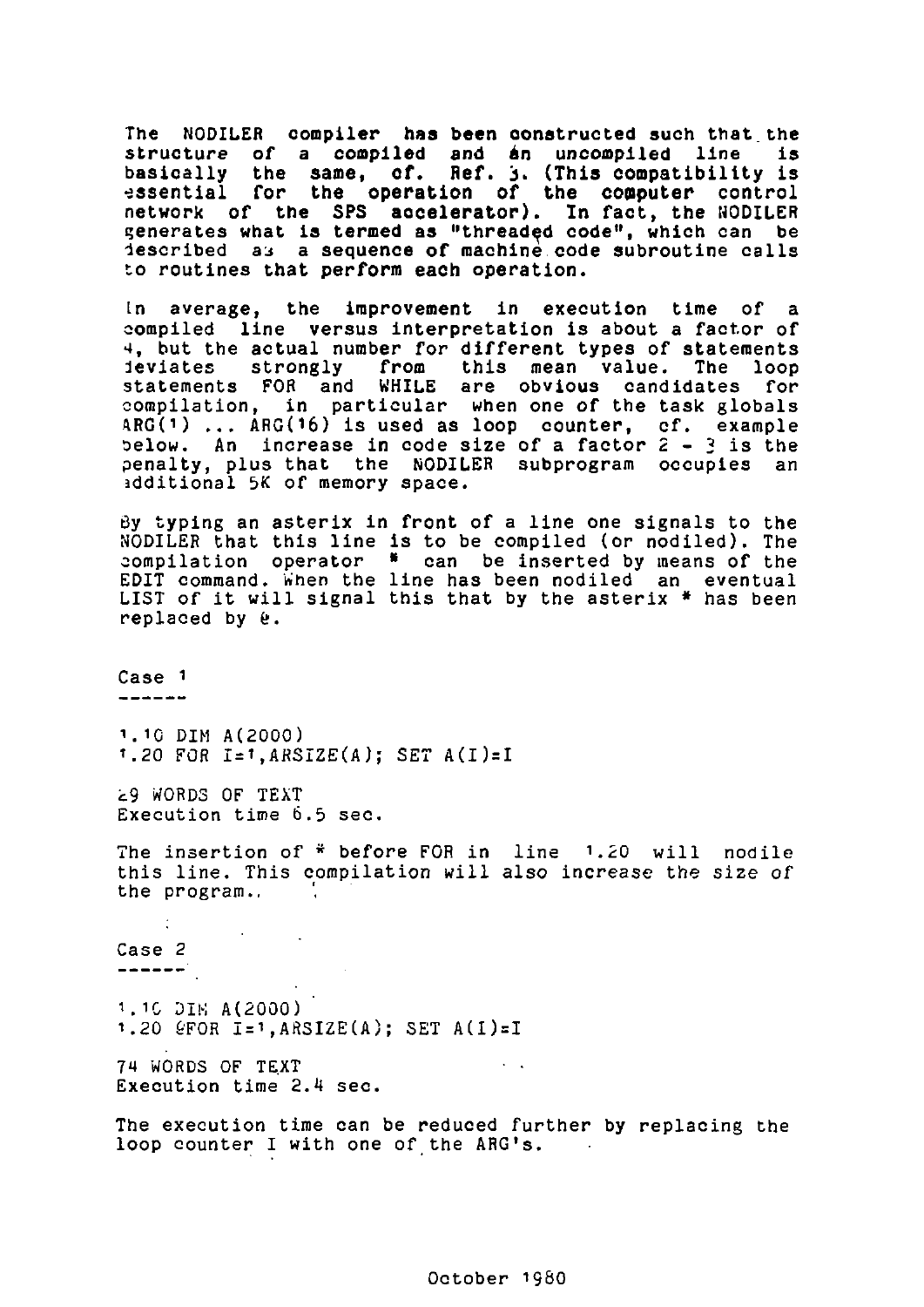Case 5

<sup>1</sup> .'0 SIM A(2000j 1.20 &F0R ARGP) = **1,ARSIZE(A); SET A(ARGU**)**)=ARG(I**)

33 JORDS OF TEXT Execution time <sup>1</sup> sec.

Compilation of line i.'O **has** no significant effect. Note however that Case 3 in non-compiled form executes slowly due to the use of ARG(1), around 14 sec!!

A nodiled line can be edited in the normal way, since the text of the line is retained. Error(s) in a compiled line are signalled by the replacement of the compilation operator with an exclamation mark ! . A nodiled line can at any time be reduced to interpretative code again by removal of the compilation operator.

NODAL programs that contain nodiled lines can be saved onto and loaded from files in the usual way.

## 1. Implementation under SINTRAN III

SINTRAN III is a multiprogramming, multi-lingual, real-time operating system which allows 3 modes of operation; real-time, time-sharing (background), and batch. The various operation modes and facilities are described in Ref. *4.* NODAL can be implemented both as a RT and background system.

A NODAL system is logically structured in two parts :

- <sup>1</sup> ) Interpreter plus system functions
- 2) Working area

The working area contains the user program text and program variables. The interpreter is written as re-entrant code so only one copy is required irrespective *of* the number of concurrent users. This feature is utilised for generation of the real-time system, cf. chapter 1.2. However, each active program requires its own working area.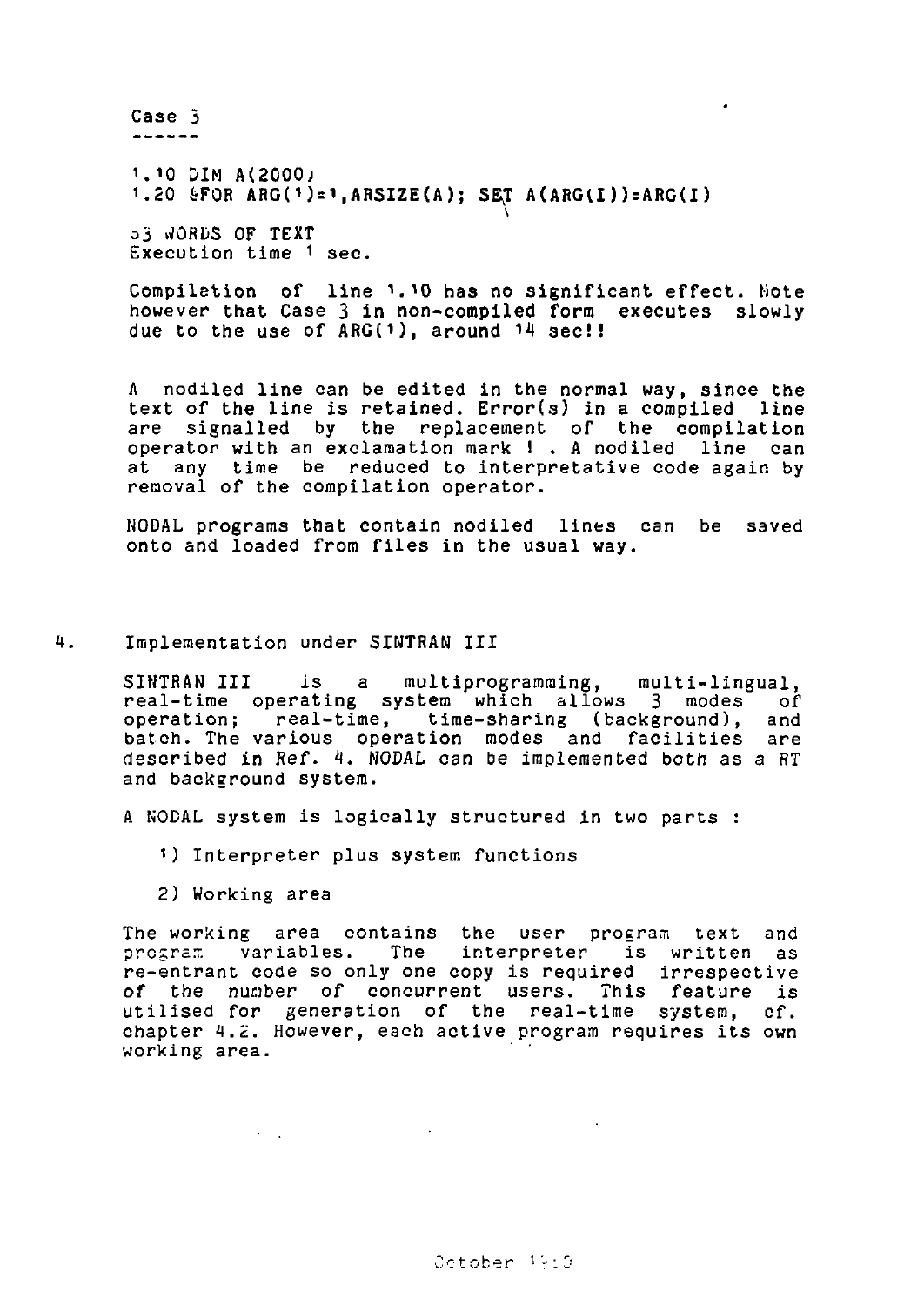The NODAL system offers a wide range of options and support functions. The options to be included and the size of working area etc. are specified at generation time by means of assembly symbols. These assembly symbols directs the assembler to select the corresponding program units. The assembly symbols are explained in the source programs.

A list of the system variables in any specific NODAL system can be obtained by typing LISR. The resulting output gives the names, parameter types, sizes, etc. for each variable or function. Correspondingly, the HELP command lists the available NODAL commands with a minimum permissible abbreviation. (Note that a NODAL command can be abbreviated, whereas the name of functions must be typed out in full. LISR is implemented as a function, or more precisely, a call function. Another useful function is LISV, which gives a list of program variables and the content of the working area).

Under SINTRAN III two file types are used as default identifiers. The NODAL commands

SAVE, OLD, LOAD, RUM, OVERLAY, LDEF, SDEF

take :NOD as default type. Files accessed by the OPEN and string input/output functions use :SYMB as default type.

4.1.1 Background NODAL

> The background version of NODAL can be entered from any user by means of the SINTRAN command

> > 6'RECOVER NODAL

or simply

### éHODAL

Note that if "ESCAPE" is pressed while running NODAL the control is given to SINTRAN III. Return to NODAL without losing any information is obtained by

### **@CONTINUE**

A useful function in background NODAL is the<br>MON("COMMAND"), where COMMAND-stands-for-any-SIHTRAN-III command allowed from background. (The SINTRAN monitor call HON 70 is used). As an example,

# MON("LIST-FILE,,,")

will produce a list of all files belonging to the user.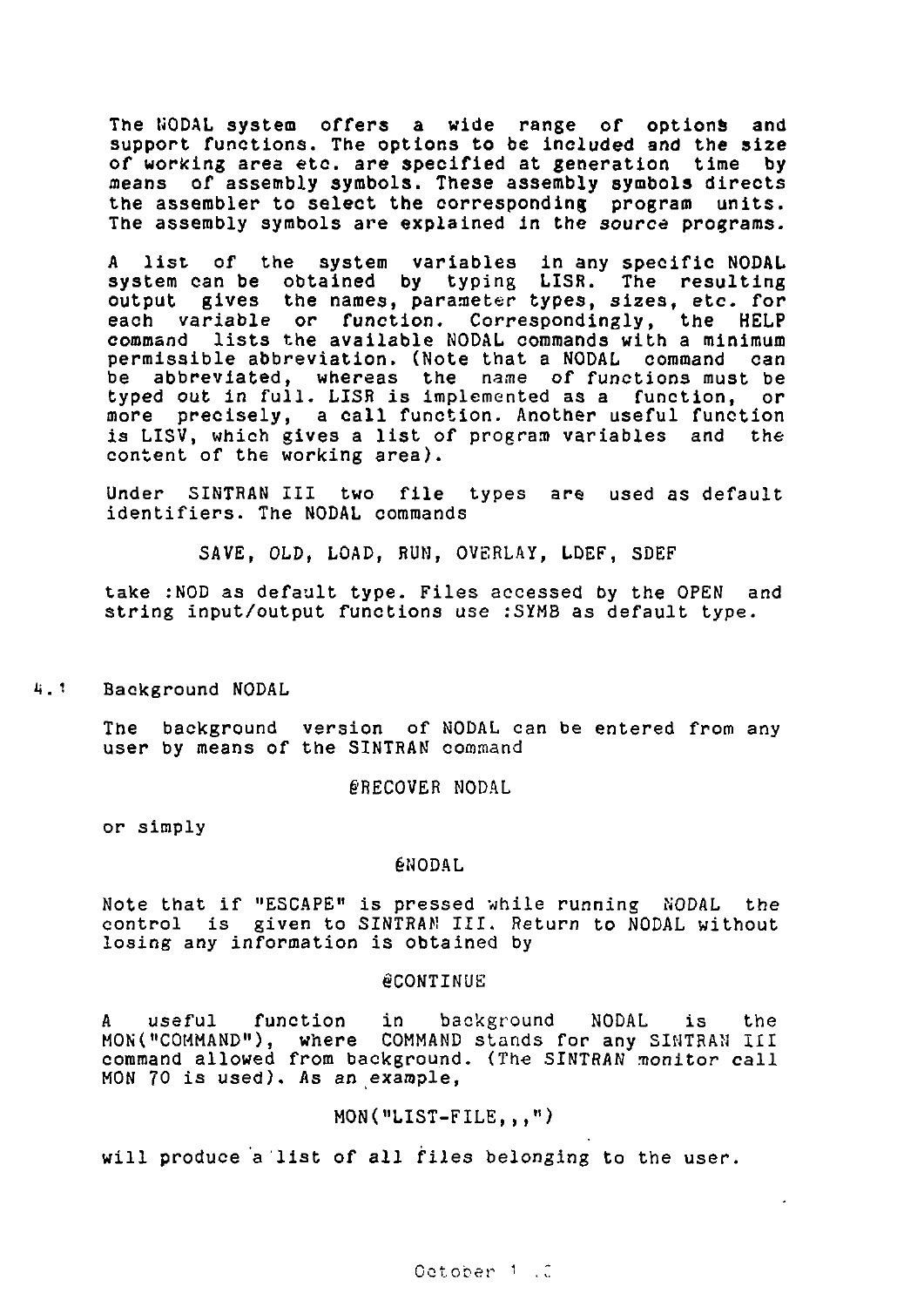The CUIT command **stops NODAL and puts the terminal back**  into control of the **operating system.** 

No CAMAC **operations are allowed from** a **background** NODAL. This restriction **is imposed by SINTRAN III. (It** is, however, possible to remove this restriction by means of a patch in SINTRAN).

#### $4.2$ Real Time NODAL Programs

A Real Time program, called RT program, is a program which has its own RT description and which has been loaded into the SINTRAN III system by a special program, the RT Loader. A description of the RT Loader and the concept of RT program segments is given in Ref. 4. RT programs are known to the system by symbolic names; the RT program names.

RT programs are in general used to control external equipment and events. Under real time processing, there are four principal methods of activating programs:

operator requests

- program requests
- time scheduling
- external interrupts

 $\sigma_{\rm{max}}$  and

The SINTRAH III system provides commands and monitor calls for RT program control. These facilities are documented in Ref. 4.

Unlike background programs, which are terminal independent (the terminal logical device number is always 1), a RT program must explicitly reserve a terminal before it can be used. The logical device number of the terminal is defined in the program code.

The SINTRAN III RT NODAL system consists of one interactive RT program assigned to each terminal, plus a number of socalled file-driven RT NODALs. The NODAL function LISP gives the name and statii for all RT NODALs of a specific system.

The system is generated with the interpreter and the functions on a segment that is common to all RT UODALs, and with their working areas placed on separate segments. This construction offers several advantages.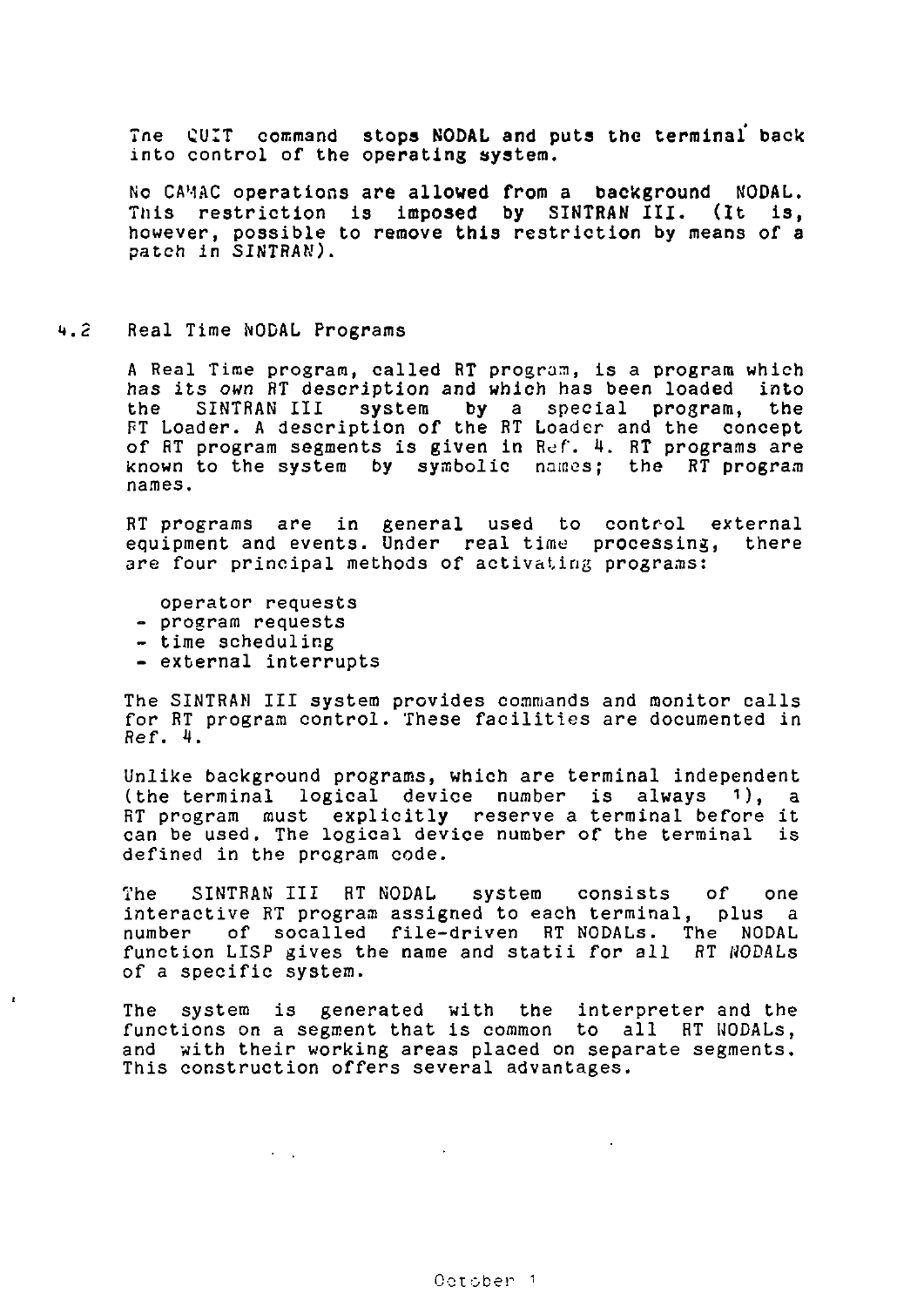- **only one copy of the interpreter is required in memory -** the **working area segments can be assigned different**
- **attributes, sucn as demand/non-demand, etc.**

### **<sup>1</sup>** Interactive **RT NODAL Programs**

An interactive **RT NODAL is operated in very much the same way as a background NODAL, but the user has the full**  access to **control of external** equipment **and to the various**  RT-functions of NODAL, of. **chapter** b.

Each interactive RT NODAL has been given a name

NOD<dev>

where <dev> stands for the device number of the terminal. In standard SINTRAN III systems the terminal device numbers are 1, 9, 34-39.

A interactive RT NODAL is activated from the user RT by the SINTRAN III command

### §RT <progname>

However, if <progname> is trying to reserve the same terminal as the one from where the command is given, the startup of the program is suspended until the terminal released. The *@LOGOUT* command releases the terminal.

The activation cf an interactive RT NODAL, say from terminal 34, is carried out in the following way.

- Login under user RT
- $\text{erf}$  NOD34
- 6L0G0UT

 $\bullet$ 

- NOD54 should now start by printing out a message on the terminal. If not, check terminal device number.

# 4.2.2 File-driven RT NODAL Programs

A file-driven RT NODAL has no interactive facilities. It can however print to a pre-assigned terminal, cf. description of the assignment function later in this chapter.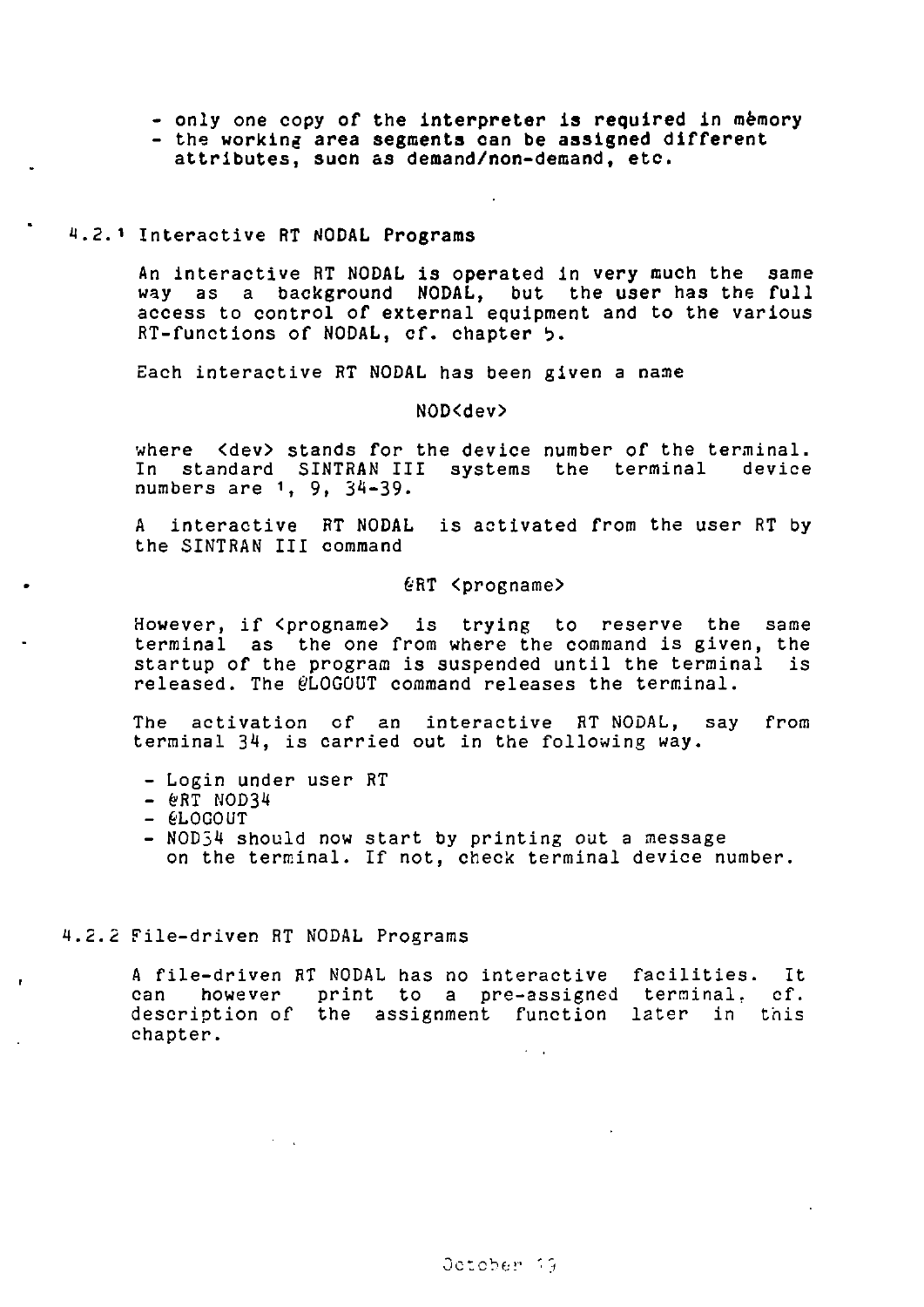Tne file-driven **BT KODALs are** named

 $RTK1$   $RTR2$  .........  $RTNX$ 

where X stands **for** the **total** number **of NODALs of this**  type.

A file-driven RT NODAL is always associated with a NODAL program stored on file. This program file must belong to<br>user HT and have the same name as the RT WODAL itself.<br>Hence the pr<mark>ogram of RTN!</mark> is stored on the file lRT)RTtP:MOD.

File-driven RT NODALs can be activated by program requests, external interrupts *or* pi'i on time scheduling. When activated, the RT program loads the program on the associated file into the working  $\cdots$  and executes it.

Initially, no output terminal is assigned to a file-driven RT NODAL, i.e. the terminal device number is given the dummy value 0. Terminal assignment can be done by means of the function RTASSG(RTNx,<devno>).

RTASSG(HTN1,34) : assign output of terminal 34 to RTN1.

RTASSG(RTN1.0) : detach terminal from RTN1

Note however that the execution of the program will be suspended if the assigned terminal is already in use. This is true even if the program in question is not going to use the terminal, because the reservation of the device is done at the startup of NODAL.

The terminal assignment and the control of file-driven RT NODALs is normally done from an interactive RT NODAL.

4.3 Oslo University Revisions to the NODAL System

 $\sim 10$ 

Some revisions and corrections to the CERN NODAL programs have been done. In addition many new functions have been implemented. Those which are of general interest are documented in chapter 5, 6 and 7, others which are (and will be) written for special applications are described elsewhere. All changes are documented in the source code.

The most important revisions to the system are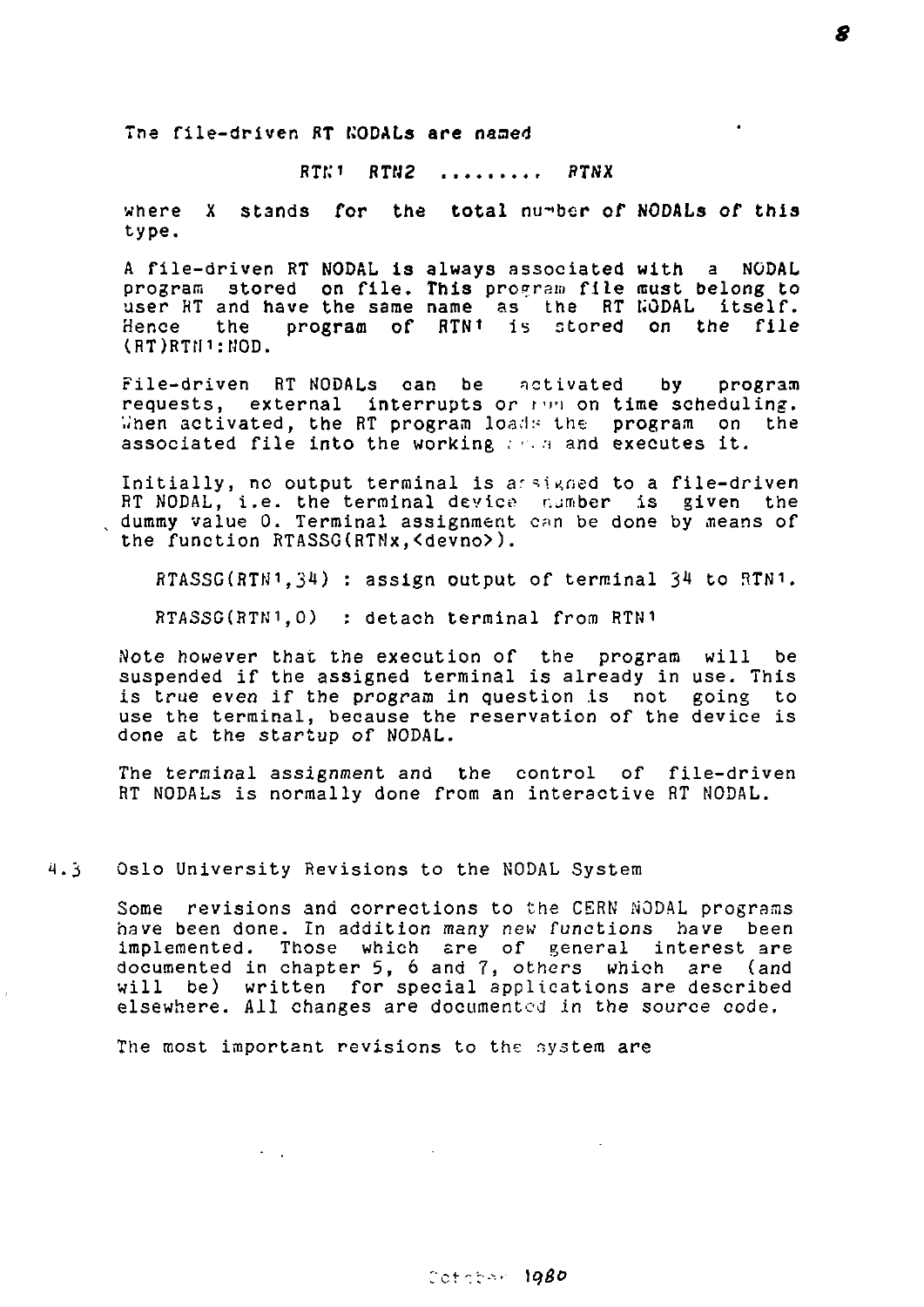- The working area layout has been restructured in 'order to allow different **sizes of** the stick area (proeras and variables area) for programs within a **system.**  The working area is structured *is* follows (in ascending address space):
	- $\frac{1}{2}$ . RT-description extension + file buffer area
	- 2. TEKPLOT data field (if included)
	- 3. Defined function area (if included)
	- *t.* Stack area (for program text *o"A* variables)
	- t>. NODAL global block
- Any SINTRAN III RT program can now be controlled from a AT MODAL
- Output terminals can be assigned to file-driven fiT NODALs
- The "ESCAPE" action can be disabled and enabled *b\*  r.T MODALs
- The QUIT command can no longer be abbreviated
- The output formatting routine has been modified. For integer output the maximum number of significant digits has been increased from 5 to d. Furthermore the decimal point will be suppressed for output of integer values only if the default format is used.
- Space can be allocated in the working area for a data field for TEKPLOT; a graphic program package for Tektronix terminals, Ref. 5.

The related NODAL functions are described in chapter 5. The various options are selected at generation time by means of conditional assembly symbols. The symbols and their implication are documented in the source code.

In the basic version supplied by CERN, HT operations could only be done on file-driven RT NCDALs within a specific system, that is RTN1, RTN2, ...., RTNX. In the Oslo<br>University version any SINTRAN <u>Li RT program can</u> be controlled from a RT MODAL. iris feature can be implemented for SINTRAN III systems both with and without the monitor call

MON GRTDA  $($  = get RT-description address).

For SINTRAN III versions without this monitor call the NODAL functions RTDESC and RTDLIS must be included, cf. chapter 5.1. For SINTRAN III versions with MON GRTDA this option can be included directly in the HT-NODAL system.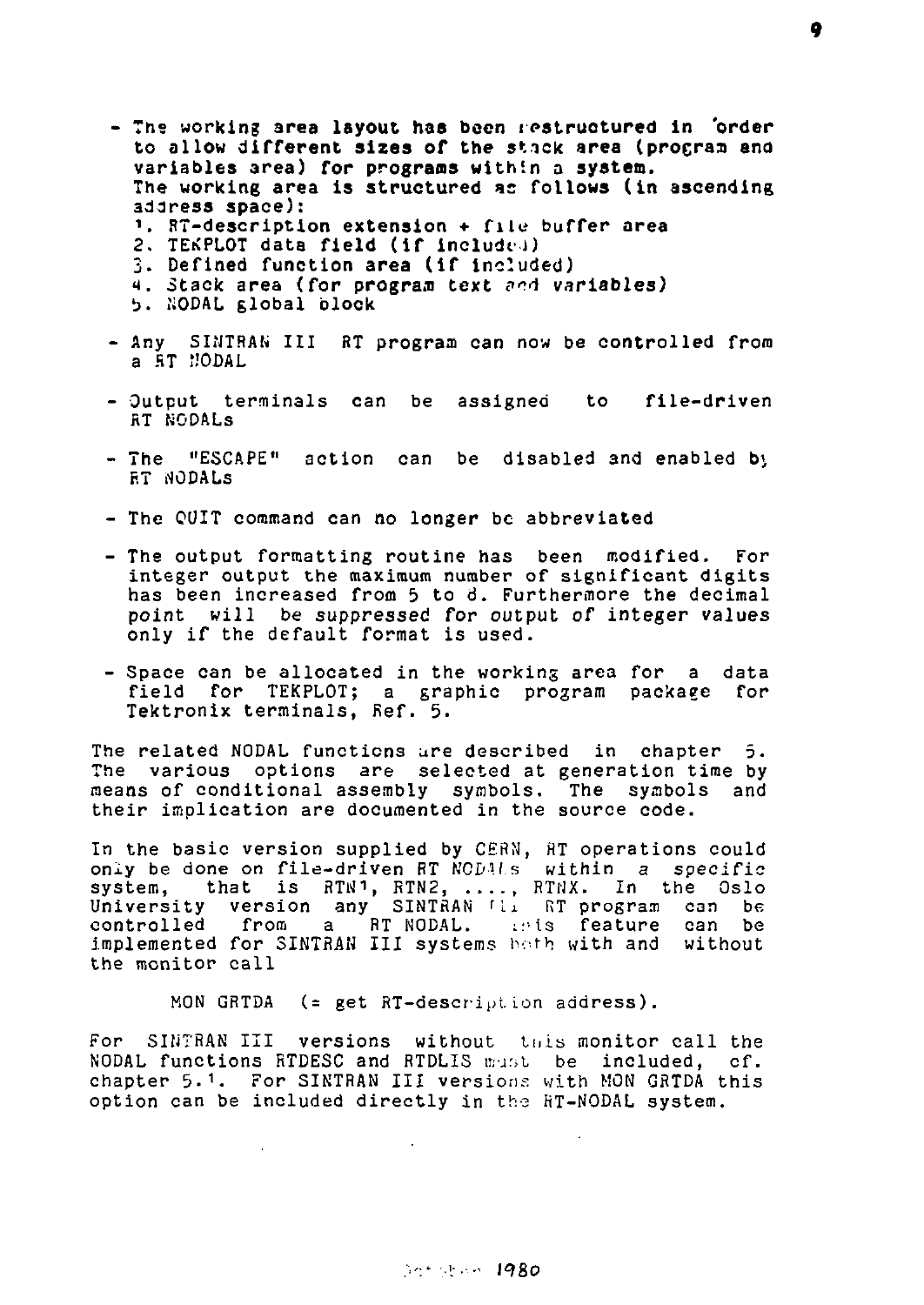#### 5. **NODAL - SINTRAN III Functions**

**This chapter gives a description of the NODAL SINTRAN III functions. None of these funotions are documented in Ref. i. Note that ohapter 12.2 of Ref. 1 does not apply for SINTRAN III NODAL systems.** 

**Of the RT-functions described in this chapter, the following ones has been supplied by** CERN:

RT, RTSET, ABSET, INTV, KILL, CONCT, DSCNT

Most of the CAMAC functions written for Oslo University version, cf. **chapter** 5.1, are slmiliar to those implemented at CERN.

#### $5.1 -$ RT Program Control

The functions RTDESC and RTDLIS are designed for SINTRAN III systems without the monitor call MON CRTDA.

RTASSG Assign output terminal to file-driven RT NODAL CALL RTASSG(<prog>,<device no>)<br>Example : CALL RTASSG(RTN<sup>1</sup>,34) assign terminal 34 to RTN1 Example : CALL RTASSG(RTN1.0) detach current terminal from RTNi Terminal assignment must only be done on a passive program. The function LISP gives the statii for the file-driven RT NODALs.

RTDESC Declare non-NODAL RT program CALL RTDESC(<entry no>,<prog>,<RT-dese. address>) The program name and RT-description address are<br>stored in a table which is common to all stored in a table which is common to RT NODALs. The parameter <entry no> defines the<br>entry in this table. Up to 6 non-NODAL RT programs can be defined. The octal value of <RT-desc. address> is displayed by the SINTRAN command LIST-RT-PROGRAMS. Example : CALL RTDESC(2, SCAN, £25313) Define the RT program SCAN with RT-description address  $25313$  (in octal) as the second entry of the table.

RTDLIS List declared non-NODAL RT programs CALL RTDLIS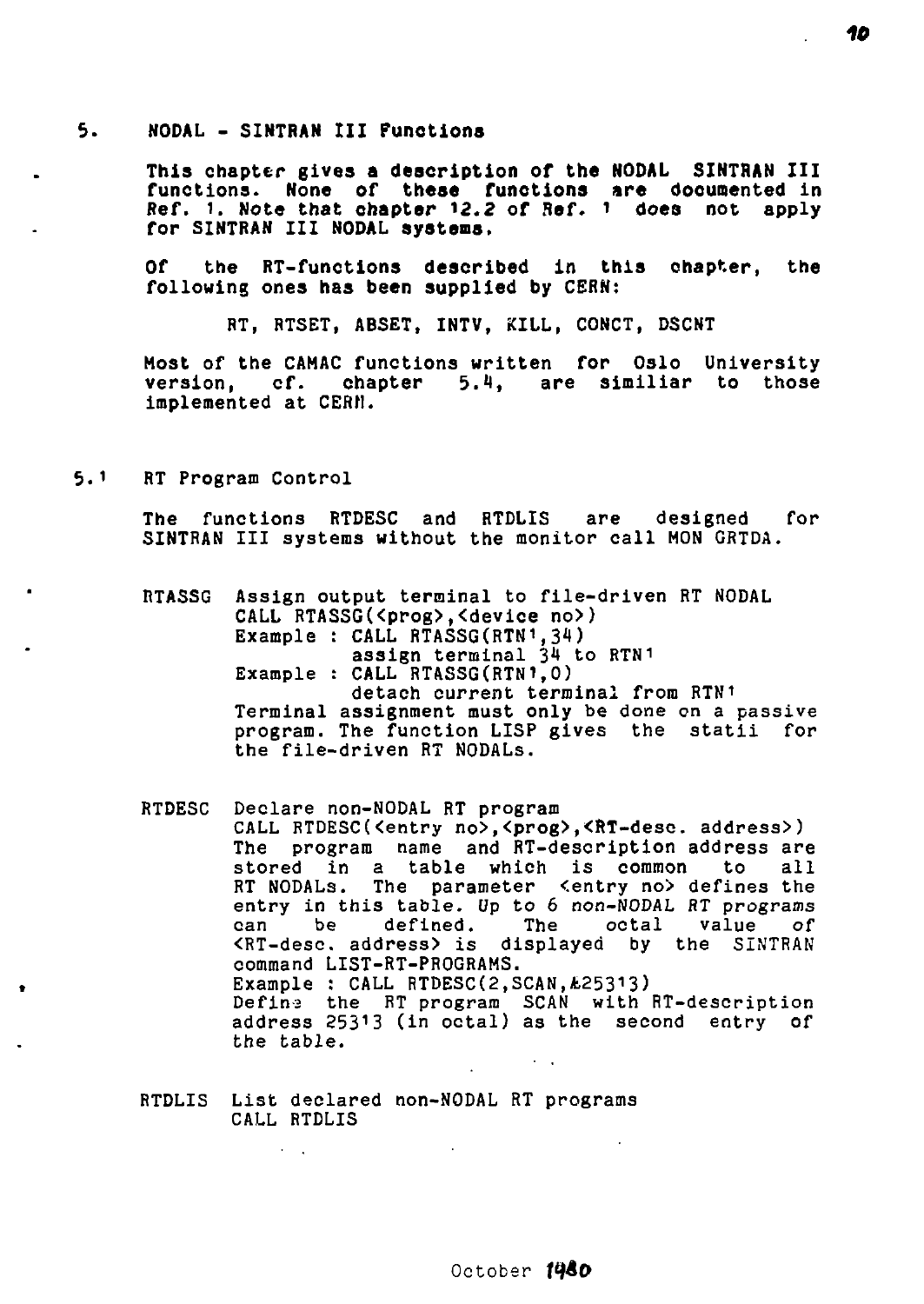#### $5.2$ **"ESCAPE" Control Functions**

**A NODAL program can be stopped by pressing the "ESCAPE" key on the terminal. A program will** also **be stopped by (CTRL)B if it is in a ASK or** \*ASK **command. Hence inadvertently use of these keys can stop the execution** *of*  **a critical program. For RT NODALs the "ESCAPE" action can be controlled by the functions ESCON and ESCOF. Cere should be taken not to start an endless loop if the "ESCAPE" action has been disabled! 11** 

**The "ESCAPE" action** is **automatically re-enabled when program execution is terminated, either in** a *normal* **way** *or*  **by** an error.

ESCOF Disable "ESCAPE" action

ESCON Enable "ESCAPE" action

 $5.3$ General RT Functions

> The parameter <prog> can be the name of a file-driven RT NODAL or any other RT program. If SINTRAN does not contain MON GRTDA, the name and RT-description address of an "other" program must have been declared by means of the function RTDESC, cf. 5.1.

- RT Start RT program CALL RT(<prog>) Example : CALL RT(RTN1)
- RTSET Start RT program at relative time CALL RTSET(<prog>,<no of time units>,<time unit>) Example : CALL RTSET(RTN2,10,2) start RTN2 in 10 seconds
- AESET Start RT program at given time of day CALL ABSET(<prog>,<seconds>,<minutes>,<hours>) Example : CALL ABSET(RTN3, 0, 12, 17)
- INTV Prepare RT program for periodic execution CALL INTV(<prog>,<no of time units>,<time unit>) Example :  $INTV(RTN<sup>1</sup>, 60, 2)$ prepare for execution every 60 seconds

 $\mathbf{H}$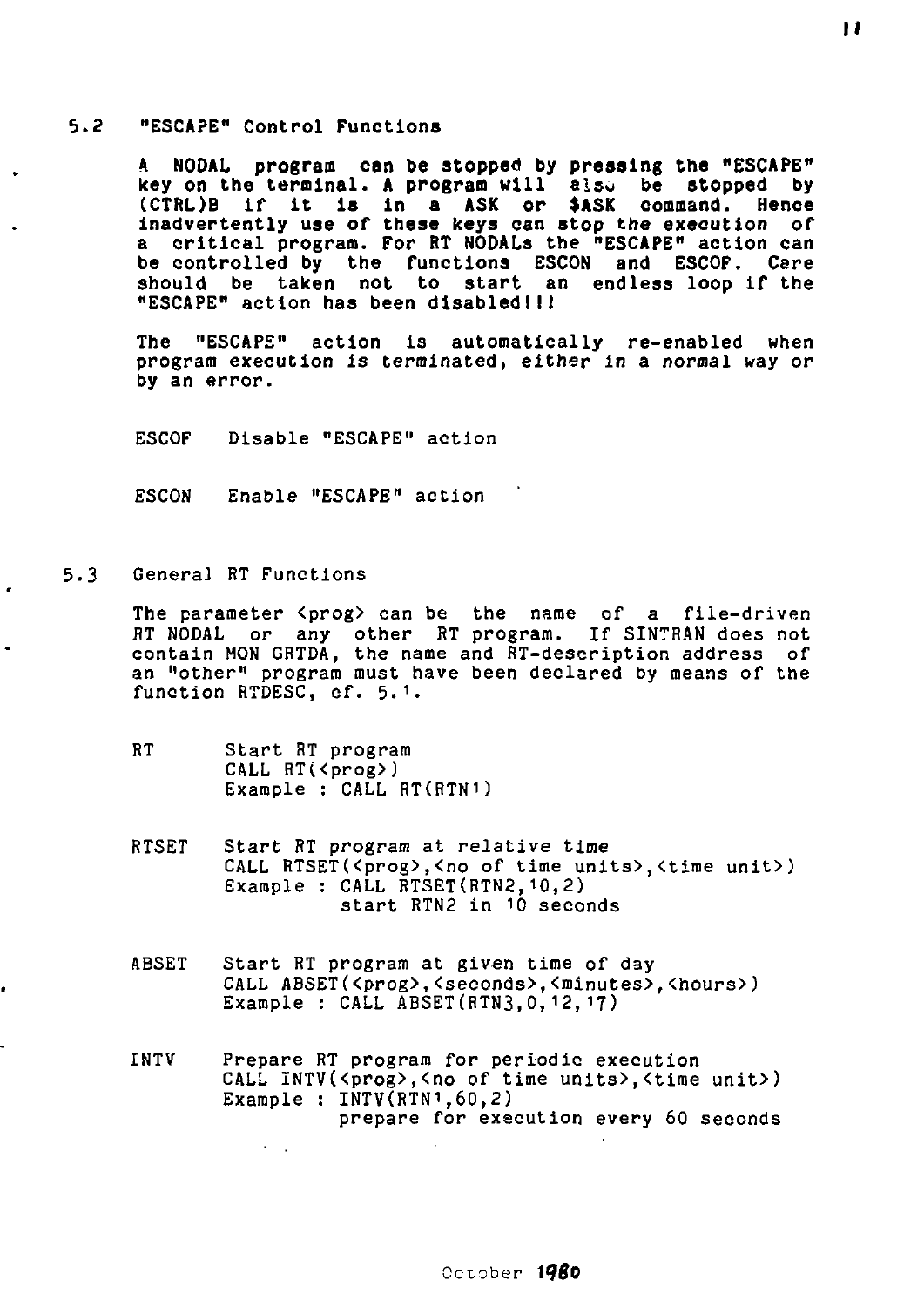- **KILL Disconnect and abort RT program CALL KILL(<prog>)**  Example : KILL(RTN<sup>1</sup>) **KILL is the NODAL equivalent of HON 107 (DSCMT) plus HON 105 (ABORT)**
- **CONCT Connect RT program to interrupt line**  CALL CONCT(<prog>,<logical unit>) **Example** : **CALL** CONCi **RTN4,£t(0i)**  connect to line **401 (octal)**
- **DSCNT** Disconnect **RT** program CALL DSCNT(<prog>) Example : CALL DSCNT(RTN4) NODAL equivalent of HON 107 (DSCNT)
- PRIOR Change priority of RT program SET IP=PRIOR(<prog>,<priority>) The return value of the function is the **old**  priority. Example : SET IP=PRIOR(NOD34,100) Change the priority of NOD34 to 100 (decimal)
- FIX Fix segment in memory CALL FIX(<segment number>) Example : CALL  $FIX(E45)$ If <segment number> refers to a non-existent or<br>demand segment, the calling program will be demand segment, the calling program will aborted
- UNFIX Unfix segment from memory CALL UNFIX(<segment number>) Example :  $CALL$  UNFIX $(A45)$
- FIXC Fix segment in physical memory CALL FIXC(<segment number>,<first physical page>) Example : CALL FIXC( $£45,48$ ) Fix segment number 45 (octal) in contigous physical memory from page 48 (decimal), i.e. address 140000 (octal). If <segment number) refers to a non-existent or demand segment, the calling program will be aborted
- RTWT Set calling program in waiting state Example : RTWT The calling program will be set in a waiting state for an unspecified amount of time. The next time the program is started, for instance by an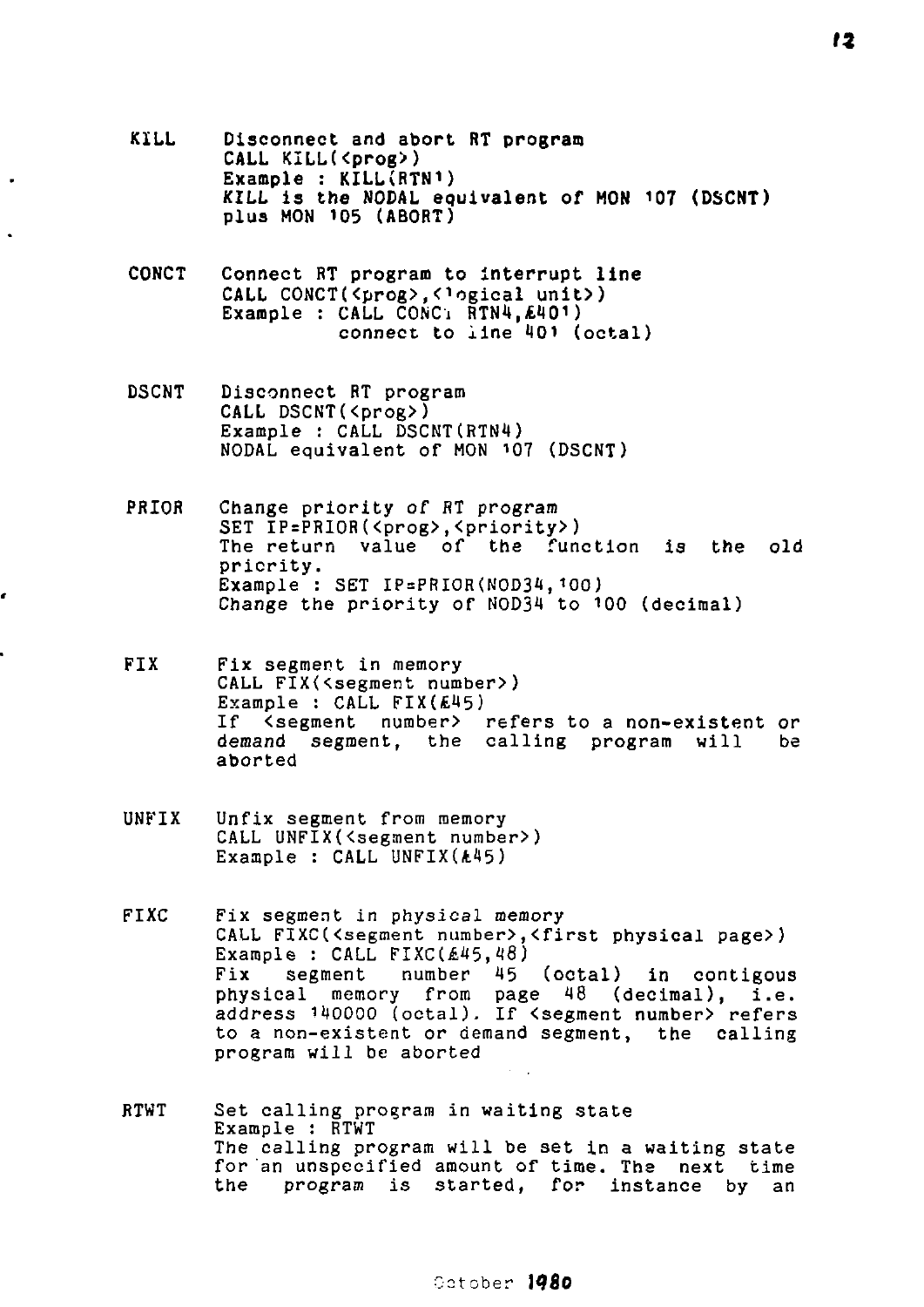interrupt, it will continue with **the statement**  following the RTWT call

- RTOFF The execution of a program is inhibited CALL RTOFF(<prog>) After this call the RT program is set in RTOFF state and will not be allowed to **be started before**  the state is removed by the HTON call.
- RTON Reset the RTOrF state of a program CALL RTON(<prog>)
- fiESRV *Beserve* a logical unit to calling program SET RS=RESRV(<logical unit>,<read/write>, (eturn flag>)<br>function is used

This function is used to reserve a device identified by the device number <logical unit>, cf. Ref. 1. If <read/write> equals zero, the input part is reserved for a two-way unit, if it equals one, the output part is reserved, and if it equals two, both the input and the output parts are reserved simultaneously. If the unit is already reserved, the program will be set in a waiting<br>state if (return flag) equals zero, if Kreturn flag> equals zero,  $k$ return flag> is non-zero there will be an immediate return with negative function value. If the unit is free, there will be immediate return with zero function value, and the logical unit will be reserved.

Examples. SET  $RS=RESRV(32,2,1)$ Reserve Magnetic tape controller 1, unit 0, for input and output. If the return value is  $-i$ , the controller is already reserved by another program.

SET  $RS = RESRV(A200, 1, 0)$ Reserved internal device 200 (octal) for output. Set calling program in waiting state if device is already reserved by another program. The waiting<br>program will be reactivated when the device will be reactivated when the device becomes ready for reactivation.

RELES Release a logical unit from calling program SET RS=RELES(<logical unit>, <read/write>) The reserved unit will be released if it is reserved for the calling program. If <read/write> equals zero, the input part is released for a two-way unit, if it equals one, the output part is released, and if it equals two, both the input and the output parts are released. If the unit is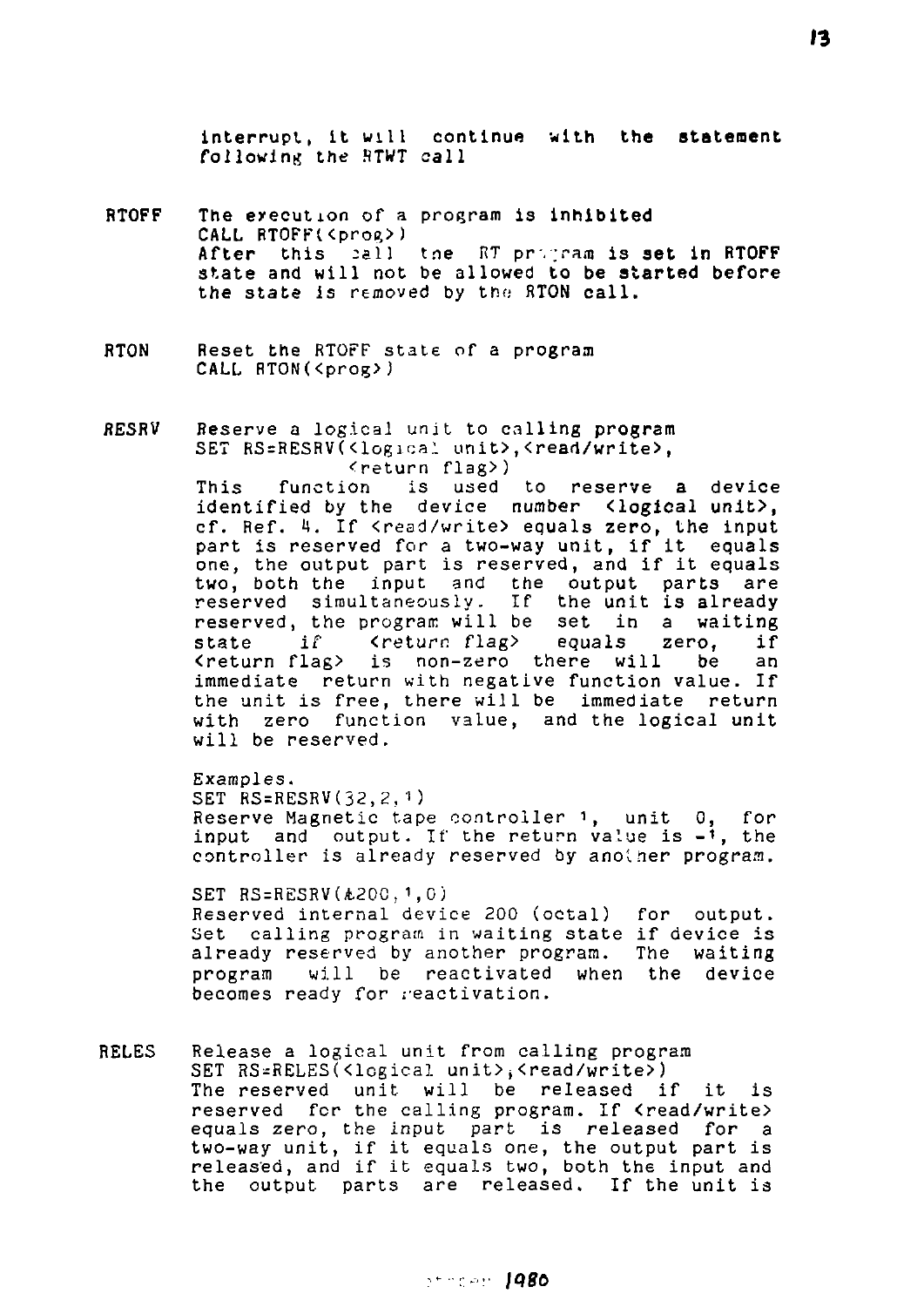**reserved by another program, there will be an immediate return with negative function value, otherwise the return value will be zero. Example. SET RS=RELES(32,2) Release Magnetic tape controller** *i,* unit **0,** from the **calling program.** 

PRSRV Reserve **a** logical unit for a RT program SET RS=PRSRV(<logical unit>,<read/write>,<prog>)<br>The logical unit will be reserved for the l logical unit will be reserved for the RT program specified by the parameter <prog>. For a two-way unit the parameter <read/write> has the same meaning as for RESRV. If the unit is already reserved a negative function value is returned. If not, zero is returned and the reservation will be performed. Example. SET RS=PR3RV(32,2,SHIVA) Reserve Magnetic tape controller <sup>1</sup> , unit 0, input and output, for the RT program SHIVA.

 $\ddot{\phantom{0}}$ 

PRLS Release a logical unit from the program having reserved it CALL PRLS(<logical unit>,<read/write>) The parameters have the same meaning as for RESRV and RELES. Example. CALL PRLS(512,2) Release Floppy disc from the program having reserved it. Note. This function should not be used for grabbing peripheral devices from another users.

- WHDEV Where is logical unit SET WH=WHDEV(<logical unit>,<read/write>) If the logical unit is reserved, the address of the RT description of the program occupying the unit will be returned as the function value. If the unit is free, zero will be returned.  $\{read/write\} = 0$  for input part, 1 for "output part
- GRTNA Get name of RT program \$SET S=GRTNA(<RT description address>) The name of the RT program will be returned as a string. The return string will be empty if no name<br>is found, i.e. illegal value of the i.e. illegal . value <RT description address>. Example.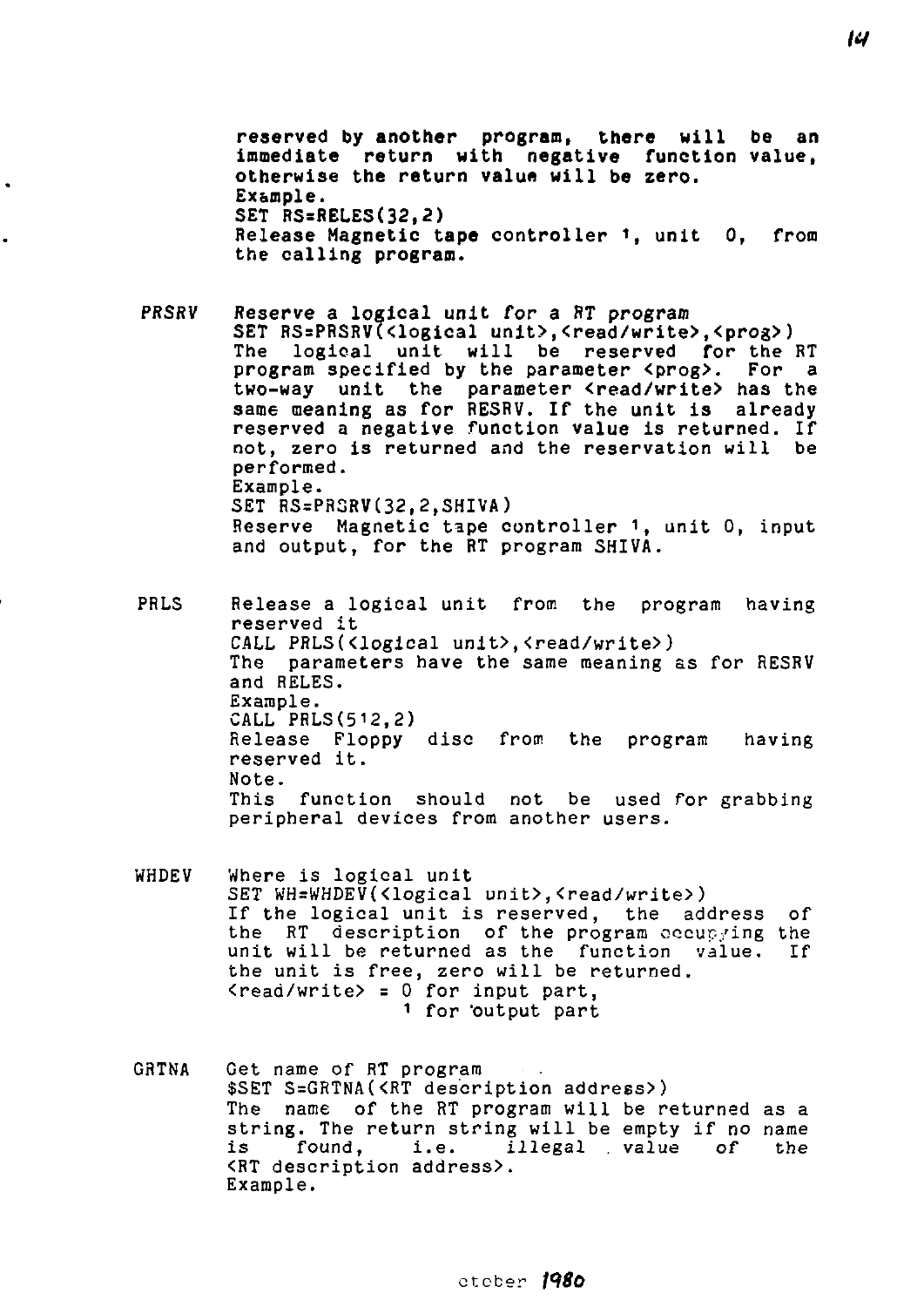**TYPE GRTNA(WHDEV(32,0)) Type name of RT program having reserved the magnetic tape station** 

**STDSC Copy RT description to NODAL array SET IC=RTDSC(<prog>,<array>)**  The RT description of <prog> will be copied to a **NODAL array specified by <array>. The array must be of type integer, and the minimum size must be 26 elements. The function return value gives the**  number **of** devices **connected to the** RT **program.**  Example. DIM-INT A(26); SET IC=RTDSC(SCANX,A )

### 5.4 CAMAC Functions

- CAMAC Execute CAMAC cycle SET Z=CAMAC(C,N,A,F) for read/control F SET CAMAC(C, N, A, F)=Z for write F CAMAC status register returned for control F
- CAMAQ Execute CAMAC cycle with Q-response SET Z=CAMAQ(C,N,A,F,Q) for read/control F SET CAMAQ(C,N,A,F,Q)-Z for write F Return value of  $Q = Q$ -response 0 or 1
- INIT Initialise a CAMAC crate CALL INIT(<crate no>,<interrupt level>) Execute CAMAC Z-cycle Clear MASK register Set interrupt level to 10, 11 or 12, normally 12. Enable ERROR, RT and LAM demand
- CONTRO Read/write CAMAC status register SET CONTRO(<crate no>)=Z SET Z=CONTRO(<crate no>)
- MASK Read/write CAMAC MASK register SET MASK(<crate no>)=Z SET Z=MASK(<crate no>)
- UMASK Masked set MASK register SET UMASK(<crate no>)=<GL no> Masked set bit in MASK register corresponding to  $\langle GL \bmod = 1-16 \rangle$

October **røffo**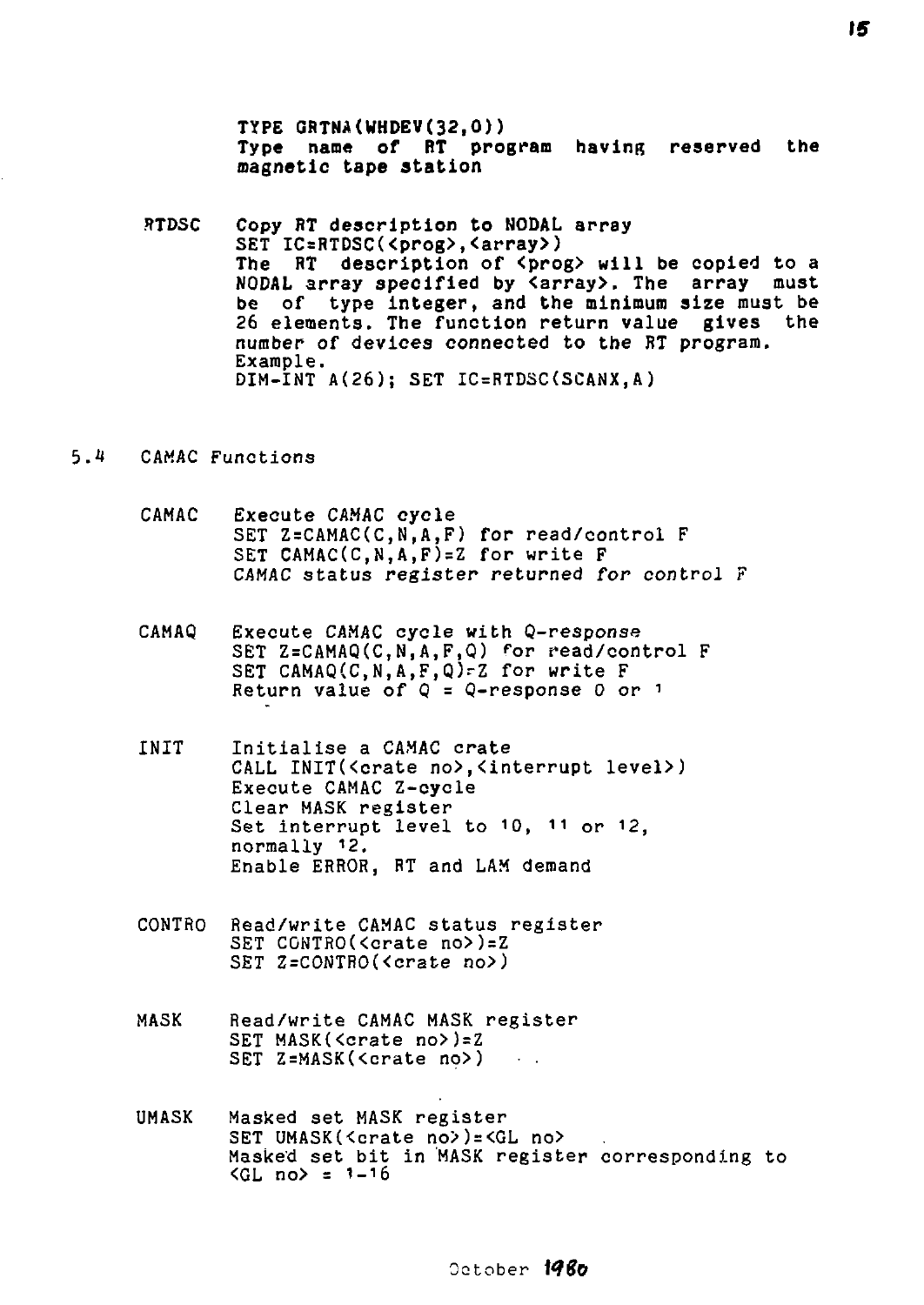- űL. Read CAXAC OL register SET Z=GL(<crate no>)
- IDENT Read last CAMAC IDENT SET Z=ICENT(<crate no>)
- *1011.* Issue direct IOX command SET IOX(Khardware device no>)=Z SET Z=IOX(<hardware device no>)
- ASSIGN Assign CAMAC GL to logical device no CALL ASSIG:J(<logical dev. no>,<crate no>,<GL no>)  $\langle GL \text{ no} \rangle = 0$  for high priority interrupt on level 13  $\langle GL\rangle$  no $\rangle$  = 1-16 for normal LV's from the crate to interrupt level defined by the IHIT call, normally *12.*
- $5.5$ Magnetic Tape and Floppy Disc Handling

The monitor call MAGTP is used Lo access a magnetic tape or cassette tape from a user program, to read, write or position the tape unit to a file or record. MAGTP can also be used to position a floppy disc and to transfer data to/from the diskette. The monitor call is described in more detail in Ref. 4.

This monitor call has been implemented as a NODAL function of the same name. The function can be called both from background and RT NODAI

MAGTP Execute SINTRAN III monitor call MAGTP SET RW=MAGTP(<logical device no>, <function code>,  $SNODAL$  data element>, <max. words>, <repeat>)

The parameters have the following meaning :

 $\sim 10^{-11}$ 

Klogical device no> = device  $\sim$  .... i... of the desired unit, cf. Ref. 4 (SINTRA:. ' : . Jsers Guide).

<function code> = specific function to be performed, cf. Ref 4.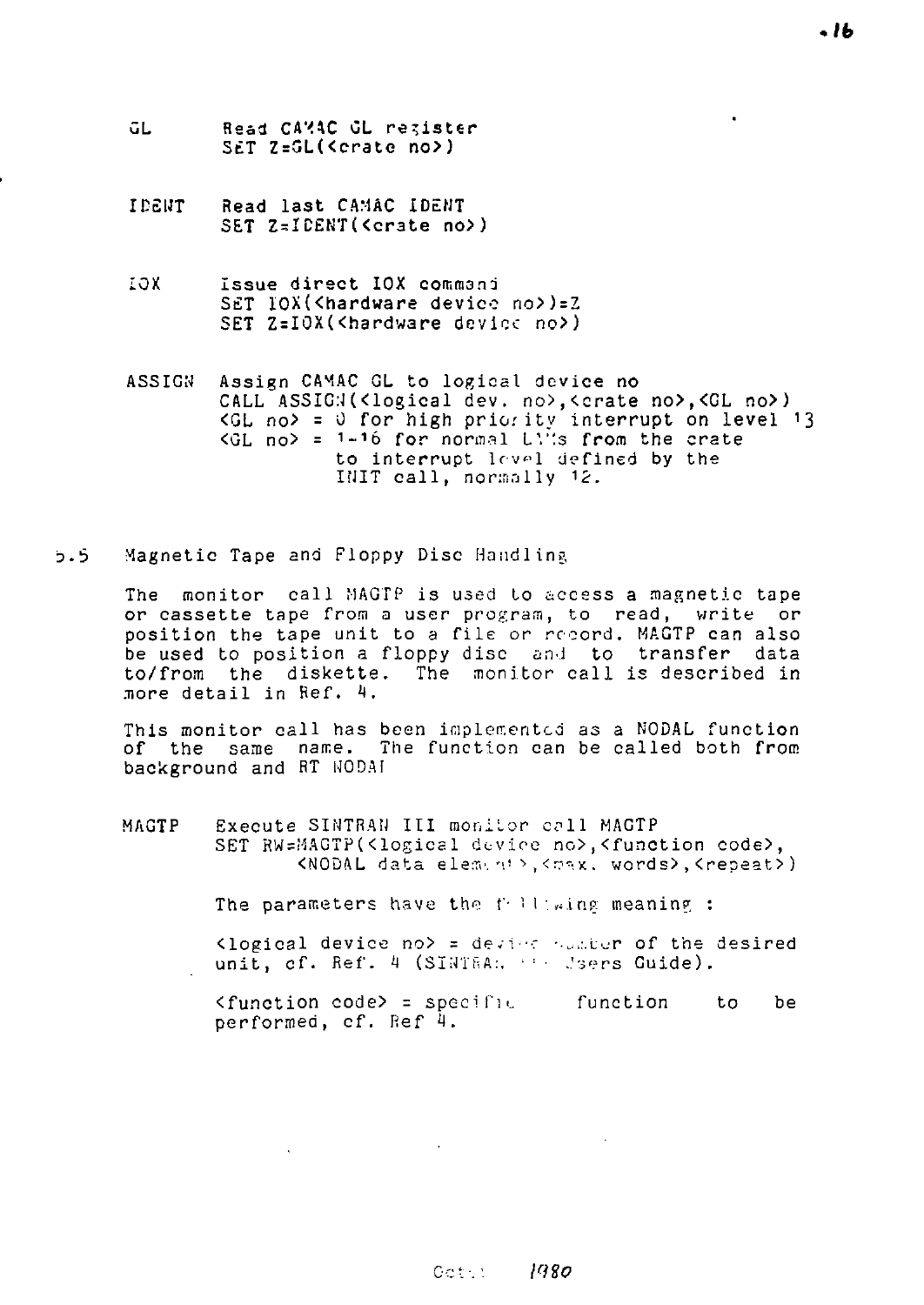<NODAL data element) = NOPAL integer array or simple variable. For read/write operations, the data element must be an *interer* array to/from which data will be transfere 4. For function codes 3 to *2H* (octal) no data is transferred and the data element can be a simple varable.

<max. words> = maximus numter t words (16 bit integers) to read or write.  $1f$  <max. words> = 0, the wora count is defined  $\cdot$ . the length of the integer array. If the your of  $\zeta$  max, words) integer array. If the v.e. of  $\zeta$  (max. words) exceeds the array length  $\sim$  100AL "file-error". return will take place.

 $\langle$ repeat> = repetition count, difines number of operations of the specified t;... Only meaningful for record and file skip o; • ' '• .i-s.

Function return value = numble of words read.

For function codes  $6$  to  $c4$  ( $c+1$ ) the parameters KNODAL data element> and seal acrds>, and the function return value, and  $\alpha = j$ .

Examples : Z is a simple variable and A an integer array SET RW=MAGTP(32,m13,Z,O,1) rewind magnetic tape SET RVJ=MAGTP(512,A,10,Z,0,4) fivnnce over 4 EOF marks en floppy disc SET RW=MAGTP(32,0,A,126,1) read 12c words from record on magnetic tape to array A SET RW=MAGTP(512, 0, A, 0, 1) read record from floppy disc to array A SET RW=MAGTP $(512, 1, A, 0, 1)$  write binary content of array A to floppy disc

#### 5.6 Input/Output and I/O Suffer Functions

The input/output functions Ih'BT, OUTBT, INPUT, INPC, OUTPUT and OUTC are desribed in Kef. 1. These functions have been supplemented with the ouffer functions CIBUF, COSUF, ISIZE and OSIZE. The fun;tions can be called both from background and RT MODAL.

Note that the NODAL functions 1281 and UUTBT transfer 8 bit bytes. If 16 bits transfer is required, use DIMOUT.

 $\sim$  1980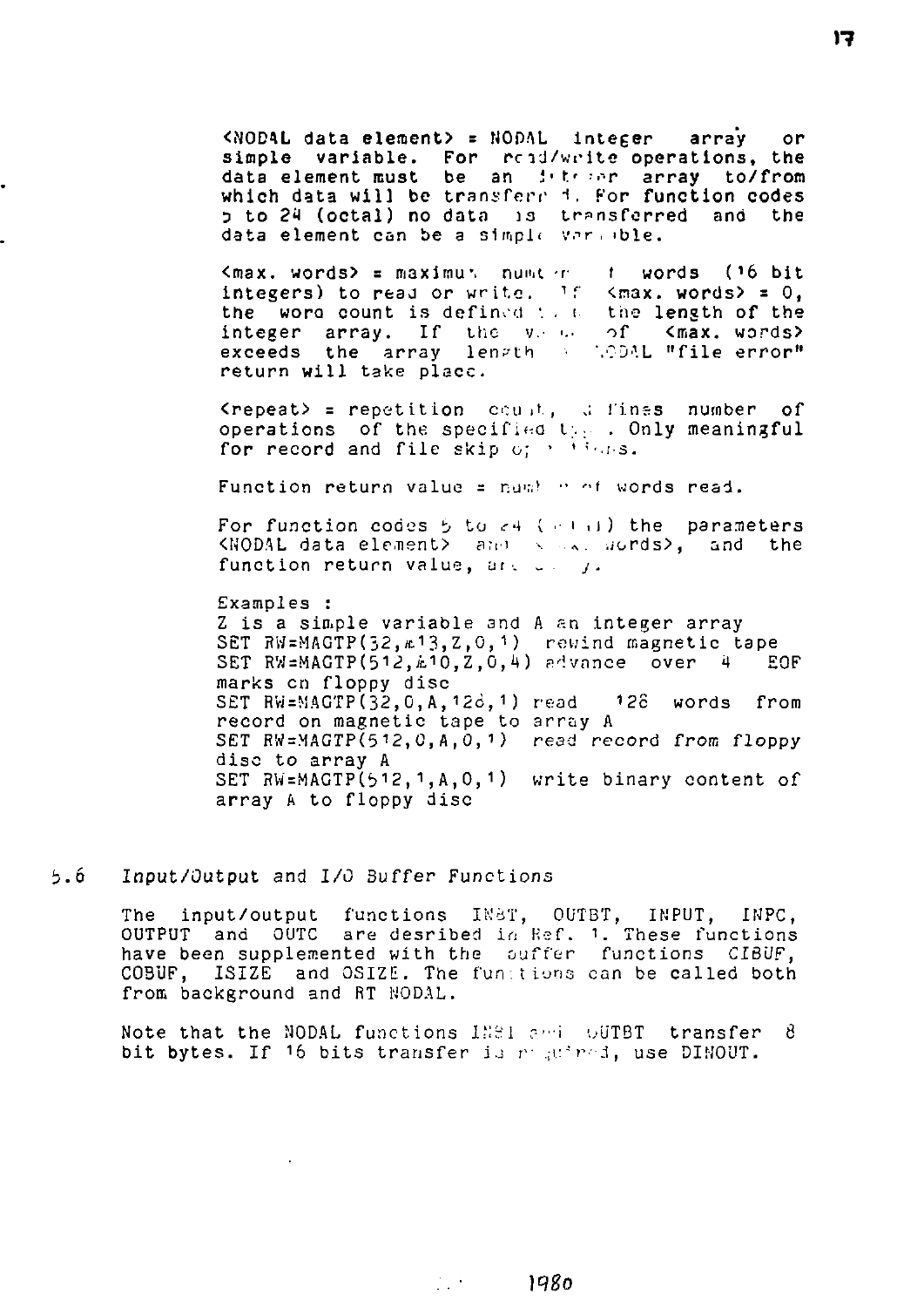The function LA5TC can only be called from RT programs.

- LASTC Get last character typed on a terminal SET Z=LASTC(<logical number>) This function is used to get the ASCII value (with parity bit removed) of the last character typed on a terminal. Example. SET Z=LASTC(IDEV) Get ASCII value of last character typed on the attached terminal.
- CIBUF Clear device input buffer CALL CIBUF(<device no>)
- COBUF Clear device output buffer CALL C03UF(<device no>)
- ISIZE Return number of bytes in input buffer SET NB=ISIZE(<device no>)
- OSIZE Return number of bytes in output buffer SET NB=0SIZE(<device no>)
- DINOUT Execute S-III monitor calls MON INBT and OUTBT SET Z=DINOUT(<device no>) : INST<br>SET DINOUT(<device no>)=Z : OUTBT SET DINOUT(<device no>)=Z DINOUT may be used to transfer 16 bit words (SINTRAN option)

The buffer functions are useful for instance in communications between RT programs by means of internal devices.

One program can write onto an internal device.

 $\lambda = \sqrt{1-\lambda}$ 

1.10. SET DN=A200 1.20 SET Z=RE3RV(DN,1,0) 1.30 \*SET 0UTC(DM)="HALL0 BLOCKHEAD" 1.40 SFT Z=RELES(DN.1)

# $1980$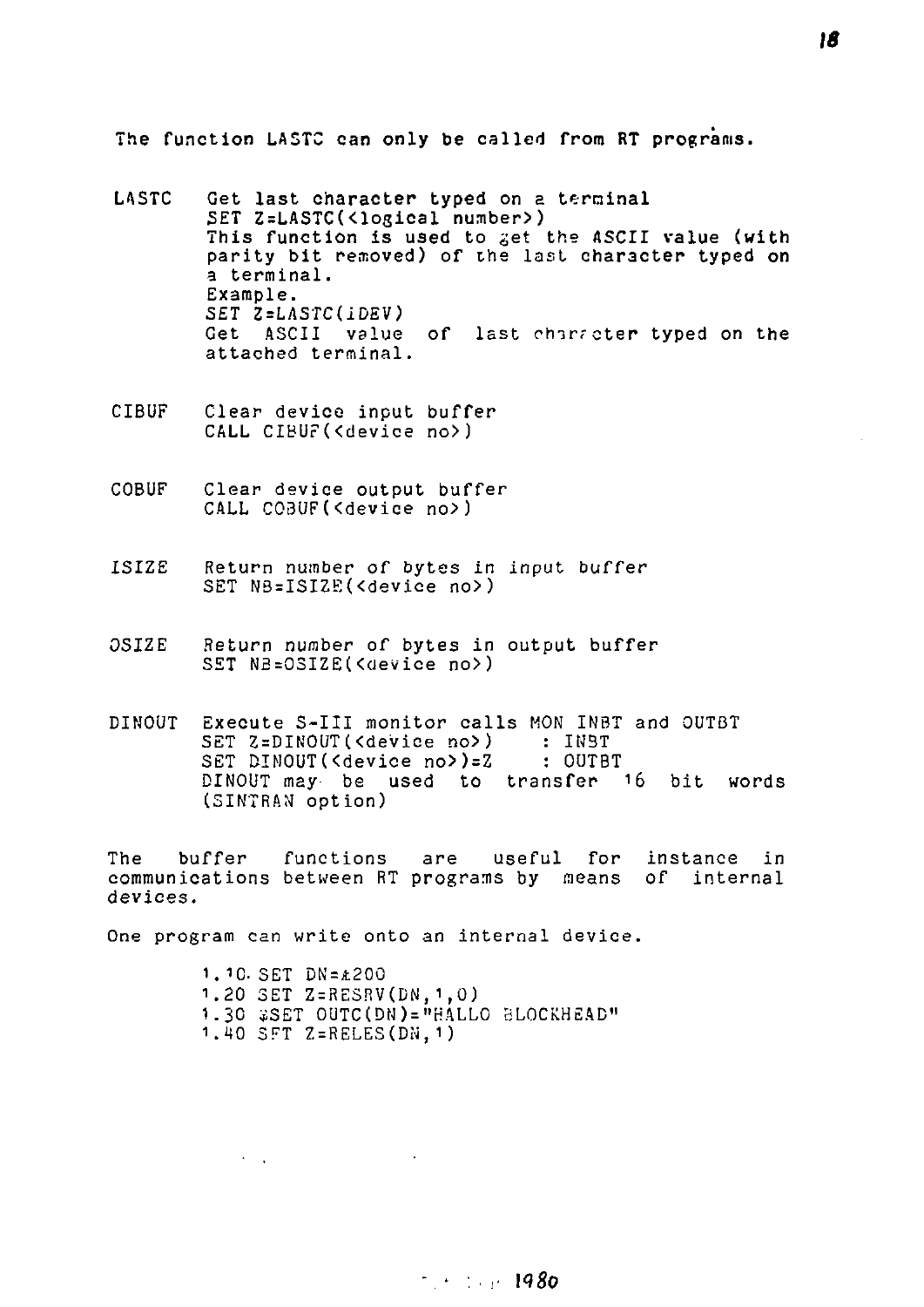**Another program can read this message.** 

**1.10 SET DN=£200 1.20 SET Z=RESRV(DN,0,0) 1.30 IF ISIZE(DN)>0; TYPE iNPUT(DN) 1.10 SET Z=RELES(DN,0)** 

### **5.7** Functions **for Fast Input/Output of Integers Arrays**

String input/output under NODAL is slow. Hence the reading or writing of formatted data is very time consuming. As experimental data is often stored as elements of an integer array, two functions have been implemented *for*  reading and writing integer arrays from or onto file.

The referenced data arrays must be single dimensional arrays *of* single or double precision. The concept of double precision integer arrays is discussed in chapter 6. Two formatting types are implemented; the normal integer format and a socalled free format. Each number written in integer format is terminated by CR and Linefeed. In the free format only the sign, if negative, and significant digits are written, terminated by comma (,). Zeros are marked by comma only. CR and Linefeed are written to limit each line to maximum 72 characters.

The functions can be called both from background and RT NODAL.

DINWR Write content of integer array onto file SET WS=DINWR(<file number>,<array>,<first element>, <last element>,<field length> )

> <file number> = file logical number as returned by OPEN FILE operation

> <array> = NODAL single or double precision integer array

> <flrst element> = index of first array element to be written

> <last element> = index of last array element to be written If  $\langle$  first element) =  $\langle$  last element) = 0, the whole array is written onto file.

# October *tQ8G*

 $\sqrt{1+\beta}$ 

 $\sigma_{\rm{max}}$  .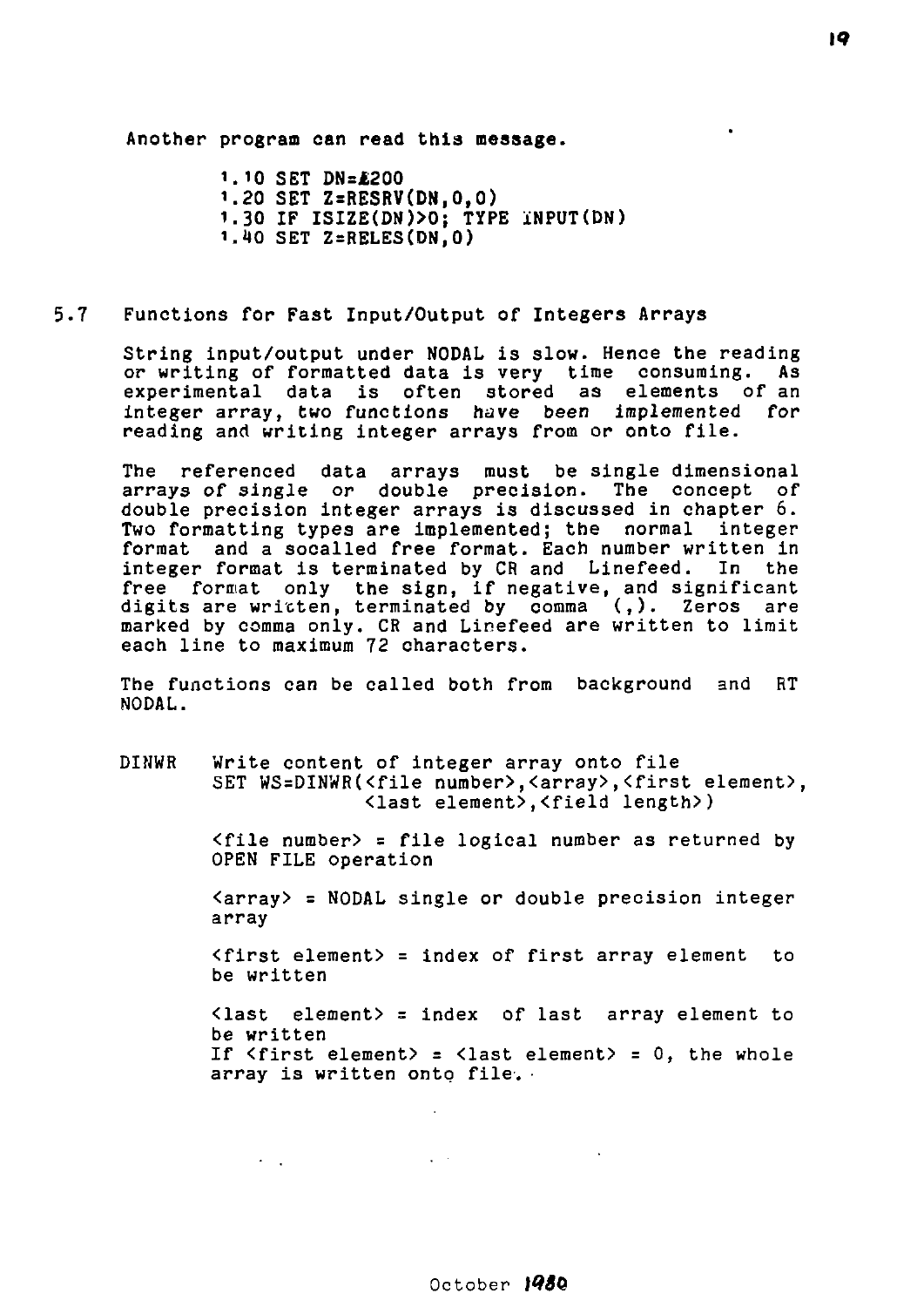<field length) = field length of Integer format, range  $1 - 16$ . If  $\langle$  field length $\rangle = 0$  the data is written in free format.

Function return value = status,  $0$  if  $0K$ ,  $-1$  if the field length is too short. In the latter case the surplus digits will be dropped.

DINRD Read integer numbers from file to array SET RS=DINRD(<file number>, <array>, <first element>, <last element>,<format>)

> $\langle$ file number> = file logical number as returned by OPEN FILE operation

> $\langle$  array $\rangle$  = NODAL single or double precision integer array

> <first element> = index of first array element to be read into

> <last element) = index of last array element to be read into If  $\langle$  first element $\rangle$  =  $\langle$  last element $\rangle$  = 0, the data will be stored from the first array element.

> <format> = format flag, 0 for free format, 1 for fixed field length.

> Function return value = number of data elements read. The sign bit is set if number too big for single precision representation or bad format.

> Examples. In the following examples, A denotes an integer array and FI a file number that has been returned from an OPEN call, for instance SET FI=0PEN("W","(RT)DATA-FILE-1") SET WS=DINWR(FI,A,1,20,0) Write the first 20 elements of A onto file in free format

> \$SET OUTPUT(FI)=DATE \$SET 0UTPUT(FI)="EXPERIMENT NO 2" SET WS=DINWR(FI,A,0,0,12) Write date and text followed by all elements of the array with field length 12 onto file

**All States**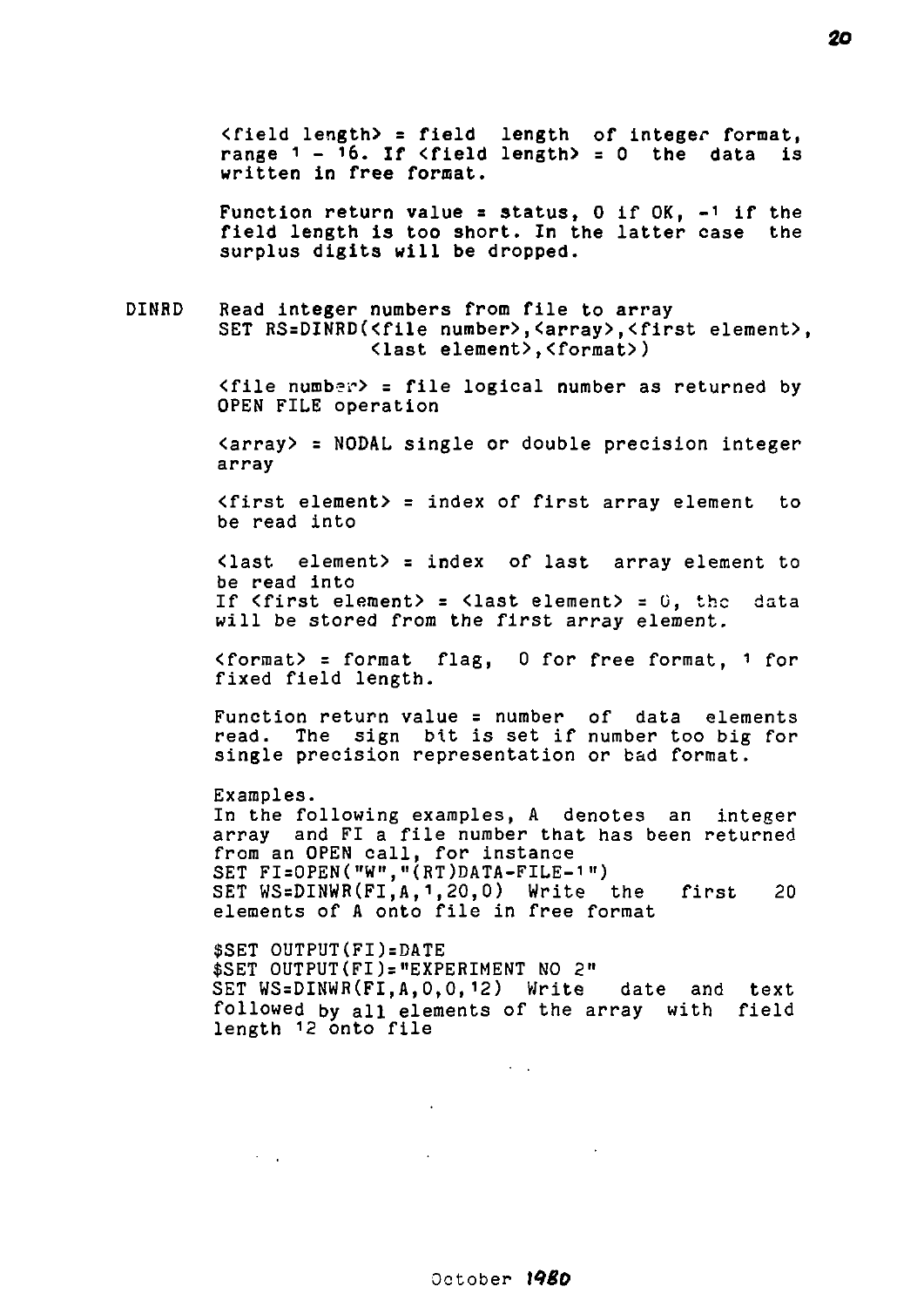$\bullet$ . . **The following table gives the relation between SINTRAN III Monitor Calls and NODAL functions.** 

| Monitor    | Monitor       | NODAL Function |         | Callable |     |
|------------|---------------|----------------|---------|----------|-----|
| Call No    | Call Name     | Call Name      | Type    | Backgr.  | RT  |
| 1          | INPT          | INBT           | 10      | Yes      | Yes |
| 2          | OUTBT         | OUTBT          | 9       | Yes      | Yes |
| 11         | TIME          | TIME           | 10      | Yes      | Yes |
| 13         | <b>CIBUF</b>  | <b>CIBUF</b>   | 11      | Yes      | Yes |
| 14         | COBUF         | <b>COBUF</b>   | 11      | Yes      | Yes |
| 26         | LASTC         | LASTC          | 10      | Nο       | Yes |
| 27         | <b>RTDSC</b>  | <b>RTDSC</b>   | 10      | No       | Yes |
| 43         | CLOSE         | CLOSE          | 11      | Yes      | Yes |
| 50         | OPEN          | OPEN           | 10      | Yes      | Yes |
| 66         | ISIZE         | ISIZE          | 10      | Yes      | Yes |
| 67         | OSIZE         | CSIZE          | 10      | Yes      | Yes |
| 100        | RT            | RT             | 11      | Nο       | Yes |
| 101        | SET           | RTSET          | 11      | No       | Yes |
| 102        | ABSET         | ABSET          | 11      | No       | Yes |
| 103        | INTV          | INTV           | 11      | No.      | Yes |
| 104        | HOLD          | WAIT-TIME      |         | Yes      | Yes |
| 105        | ABORT         | $KILL$ $(*)$   | 11      | No       | Yes |
| 106        | CONCT         | CONCT          | 11      | Nο       | Yes |
| 107        | <b>DSCNT</b>  | <b>DSCNT</b>   | 11      | No       | Yes |
| 110        | PRIOR         | PRIOR          | 10      | Nο       | Yes |
| 113        | CLOCK         | DATE           | 24      | Yes      | Yes |
| 115        | FIX           | FIX            | 12      | No       | Yes |
| 116        | UNFIX         | UNFIX          | 12      | No       | Yes |
| 122        | RESRV         | RESRV          | 10      | Nο       | Yes |
| 123        | <b>RELES</b>  | <b>RELES</b>   | 10      | No       | Yes |
| 124        | PRSRV         | PRSRV          | 10      | 'No      | Yes |
| 125        | PRLS          | PRLS           | 11      | No       | Yes |
| 135        | RTWT          | RTWT           | 18      | Nο       | Yes |
| 136        | RTON          | RTON           | 10      | Nс       | Yes |
| 137        | RTOFF         | RTOFF          | 10      | Νo       | Yes |
| 140        | WHDEV         | WHDEV          | 10      | Nо       | Yes |
| 144        | MAGTP         | MAGTP          | 10      | Yes      | Yes |
| 147        | CAMAC         | CAMAC          | Ċ.      | Νo       | Yes |
|            |               | CAMAQ          | 8       | No       | Yes |
| 150        | GL            | GL             | 10      | No       | Yes |
| 152        | GRTNA         | GRTNA          | 24<br>8 | Nο       | Yes |
| 153        | IOXN<br>ASSIG | 10 X<br>ASSIGN | 11      | No       | Yes |
| 154<br>160 | FIXC          | FIXC           | 12      | No<br>No | Yes |
|            |               |                |         |          | Yes |

 $(*)$  KILL = MON  $107 + M$ ON  $105$ 

 $\mathcal{L}^{\mathcal{L}}$  and  $\mathcal{L}^{\mathcal{L}}$  are the set of the set of the set of  $\mathcal{L}^{\mathcal{L}}$ 

**Contractor**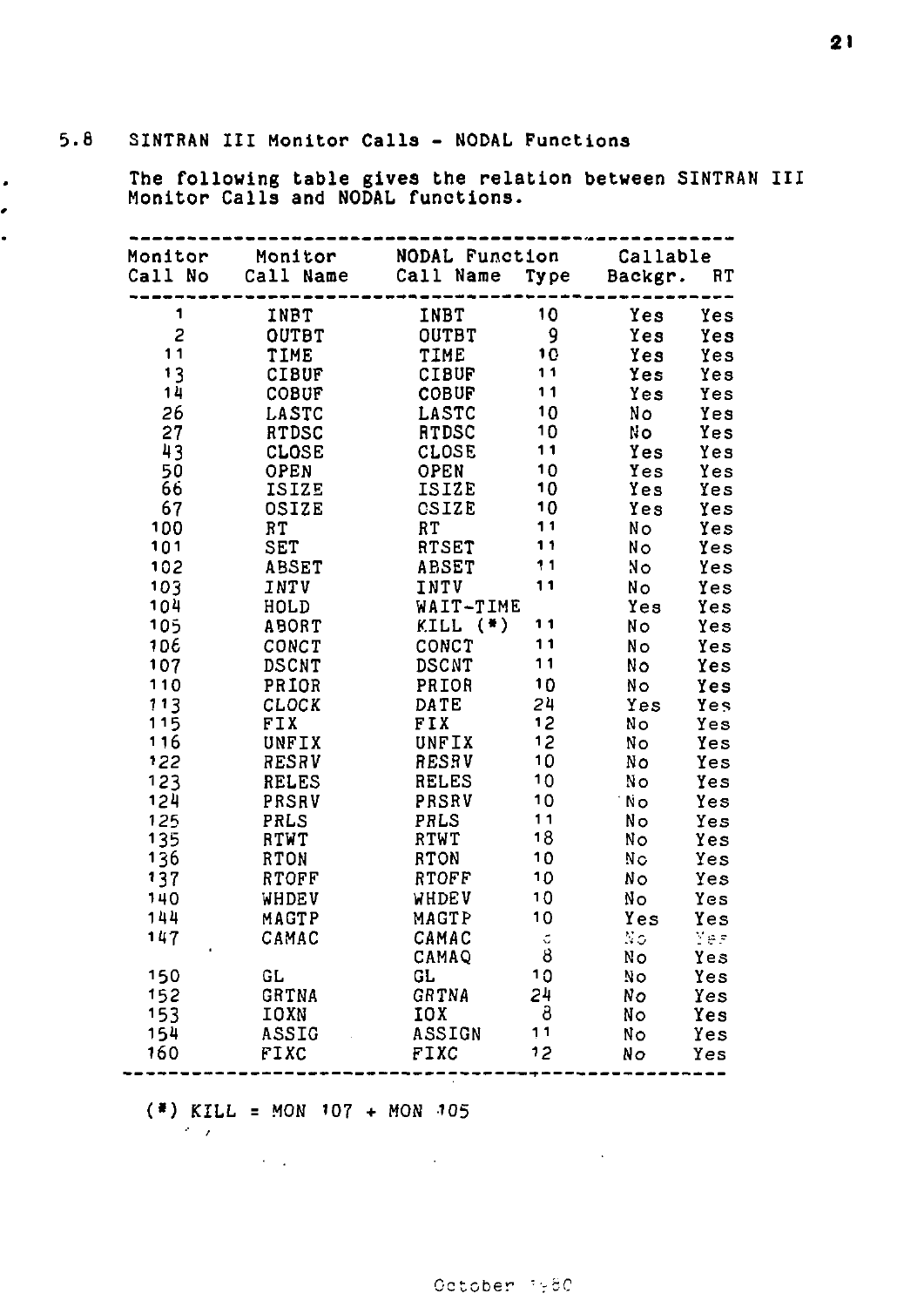#### 6. Functions for Double Precision Integers

Double precision integer is not implemented as data type<br>in 000AL, In many applications, in particular data NODAL. In many applications, in particular accumulation into integer arrays, double precision may be needed. The functions described below handle the columns of integer arrays of dimension (2,x) as double integers. A double precision integer array of length =  $100$  is declared<br>by DIM-INT A(2.100). The elements  $A(1,i)$  and  $A(2,i)$ by DIM-INT  $A(2, 100)$ . The elements  $A(1, i)$  and together constitutes a signed 32 bits integer.

In order to freely use single and double precision integer arrays as parameters, the functions accept the following array types :

> DIM-INT A(2,x)  $DIM-INT B(1,x)$ DIM-INT  $C(x)$   $\&$  =  $C(x, 1)$  A

Note that the maximum number of rows in an array is 4095. However , for one-dimensional arrays this problem can be circumvented by defining the number of rows  $= 1$ , i.e

DIM-INT EA(1,6000)

DINT Double precision integer/floating conversion SET Z=DINT(<array>,<column>) SET DINT(<array>,<column>)=Z The array must be declared as shown above. Example : SET Z=DINT(A,3) SET DINT(A,5)=1231567 TYPE DINT(A,5)

- ZERA Store zero in integer array CALL ZERA(<array>,<col1>,<col2>) Store zero in Karray> from column <col<sup>1</sup>> to <col2>, both inclusive. If <coll>=<col2>=0, zero is stored in all elements. Example : CALL ZERA(A,0,0)
- INTA Integrate content of array SET Z=JNTA(<array>,<coli>,<col2>) The parameters have the same meaning as for ZERA. Example : TYPE INTA(B,0,0)
- ADDA Add the contents of two arrays CALL ADDA(<array1>,<array2>,<array3>, <coli>,<col2>,<col3>) Add arrays <array1> and <array2> and place result in <array3>. Start with columns <col1>, <col2> and  $\langle \text{col3} \rangle$  in the respective arrays. The operation is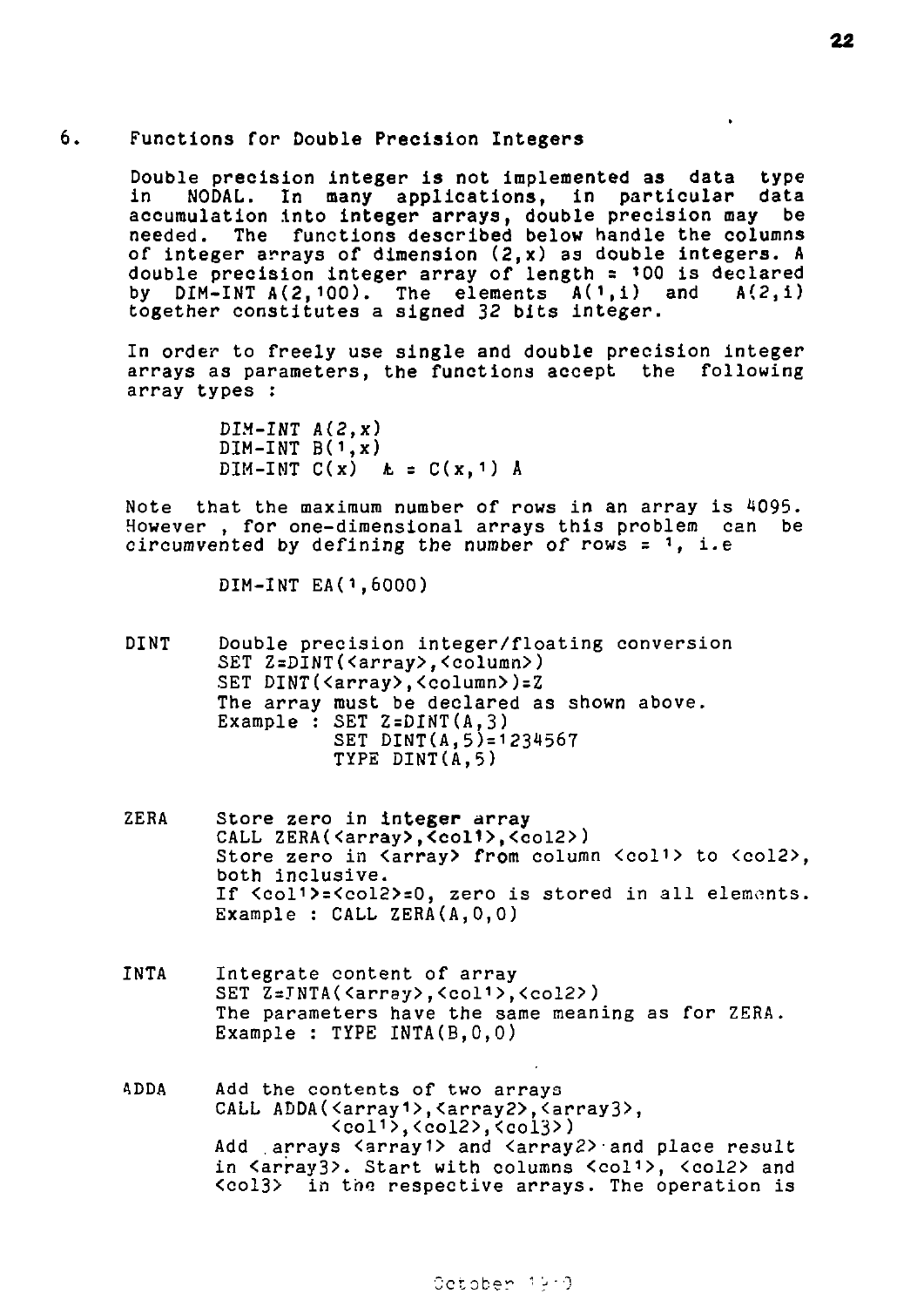terminated **when either array** is **exhausted.** The destination array **nay** be one of the source arrays. Example : CALL ADDA( $A, B, C, 1, 1, 20$ ) CALL ADDA(A,  $B$ ,  $A$ ,  $1$ ,  $1$ ,  $1$ )

- MAXA Find index for maximum value NODAL read only function SET Z=MAXA(<array>,<col<sup>1</sup>>,<col2>) Find index- for maximum value in array <array> between columns <coli> to <col2>, both inclusive. If  $\langle \text{col1} \rangle$  =  $\langle \text{col2} \rangle$  = 0, scan whole array. Example : SET  $2 = MAXA(A, 0, 0)$ TYPE A(MAXA(A,1,10)) Type maximum value of first <sup>1</sup> 0 elements of single precision array A TYPE DINT(A,MAXA(A,1,10)) Type maximum value of first 10 elements of single or double precision array A
- 7. Display Functions

Two functions have been written for a CAMAC based graphic display system; a Tektronix 603 storage scope controlled by three CAMAC modules.

> SEN SDD-2015 Storage Display Driver SEN FDD-2012 Display Driver SEN CH-2018 Character Generator

- DSDEF Define CAMAC crate no and station numbers CALL DSDEF(C,N2015,N2012,N2018)
- DSSPEC Display content of integer array as a spectrum CALL DSSPEC(<array>,<ybase>,<chn1>,<chn2>, <scale factor>,<marks>) The single or double precision integer array <array> constitutes a data spectrum where the channels are numbered from 0 to <no of columns>-1. The spectrum is displayed from channel <chni> to channel <chn2>, with y-base = <ybase>. The value of <ybase> can be from 0 (zero) to 1023 (points can be displayed on the screen in a I024xi02t matrix). The horizontal layout of the displayed section is adjusted to fill the screen. The total height of the screen corresponds to 2\*\*<scale factor> counts. Markers are displayed as vertical bars in the specified channels. The parameter<br><marks> stands for an integer array with four<br>elements, for instance DIM-INT-MA(4). In this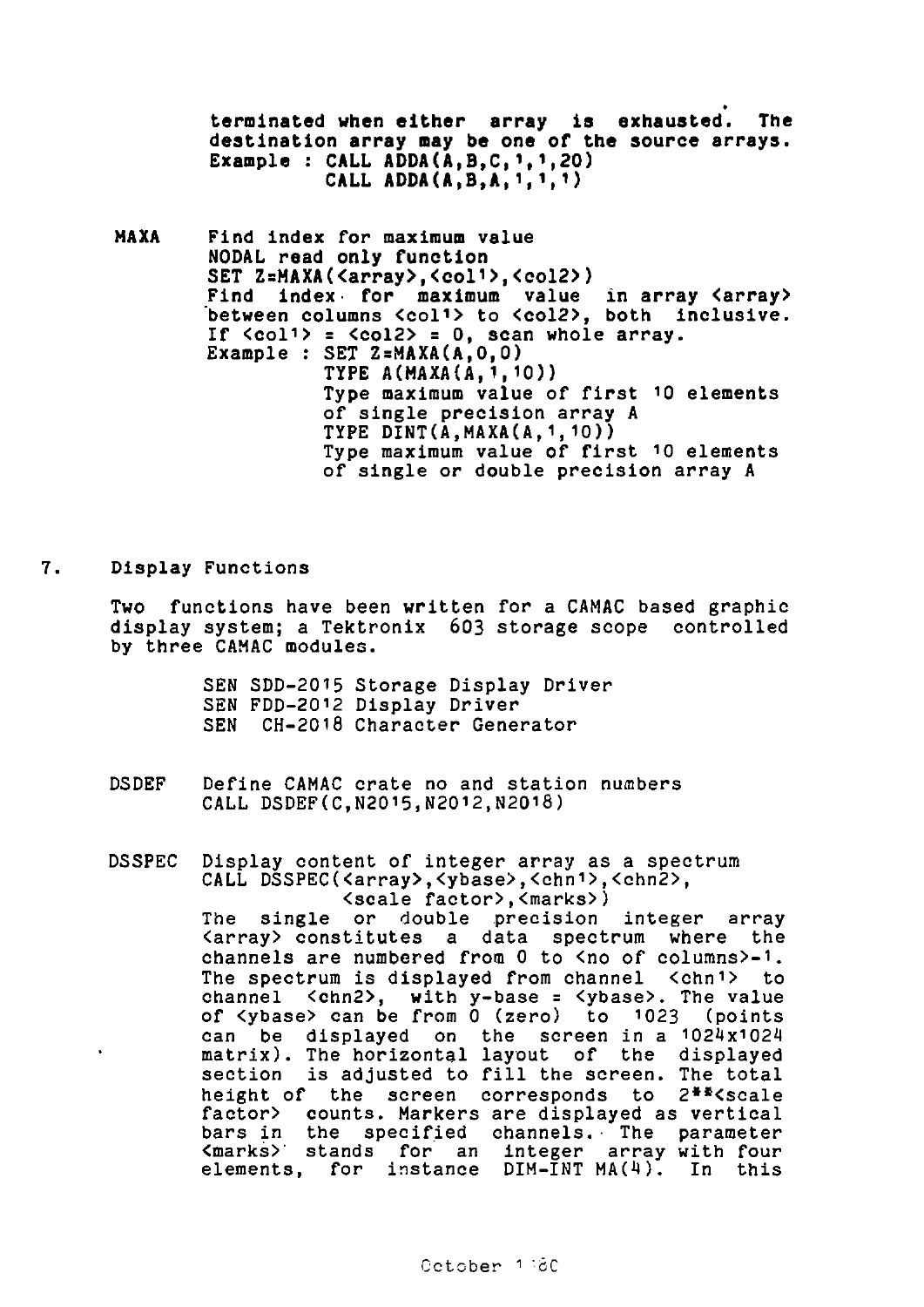array MA(1-2) define the main markers, whereas **MA(3-1) define shorter auxiliary markers. A**  of **HA(i)** will suppress the **corresponding marker.** 

÷

**Example**  DIM-INT A(1024); \$ Data array  $DIM-INT MA(4); SE MA(1)=200; SE MA(2)=500$ **SE MA(3)=335; SE MA(4)=-i DSSPEC(AI0,0,1023,12,MA) Display array t as a spectrum with ybase = 0 and vertical full scale = 2\*\*12 (= 4096). Main markers are in channels 200 and 500, one auxiliary marker in channel 335.** 

8. **TEKPL0T Program Package** 

> **TEKPLOT is a program package for generation of** graphics or, **Tektronix terminals of type 1006 and** 4013. The package is **written as** a set **of NODAL functions. TEKPLOT** is documented **in** Ref. 5.

**Acknowledgements** 

 $\mathcal{L}^{\text{max}}(\mathcal{L}^{\text{max}})$  .

**The author wants** to **express** his thanks **to the** SPS Division at CERN **for** the **NODAL source programs** and for many inspiring discussions, and **to Dr. Ola Sveen,** NORSK DATA, **for** help during the **implementation..**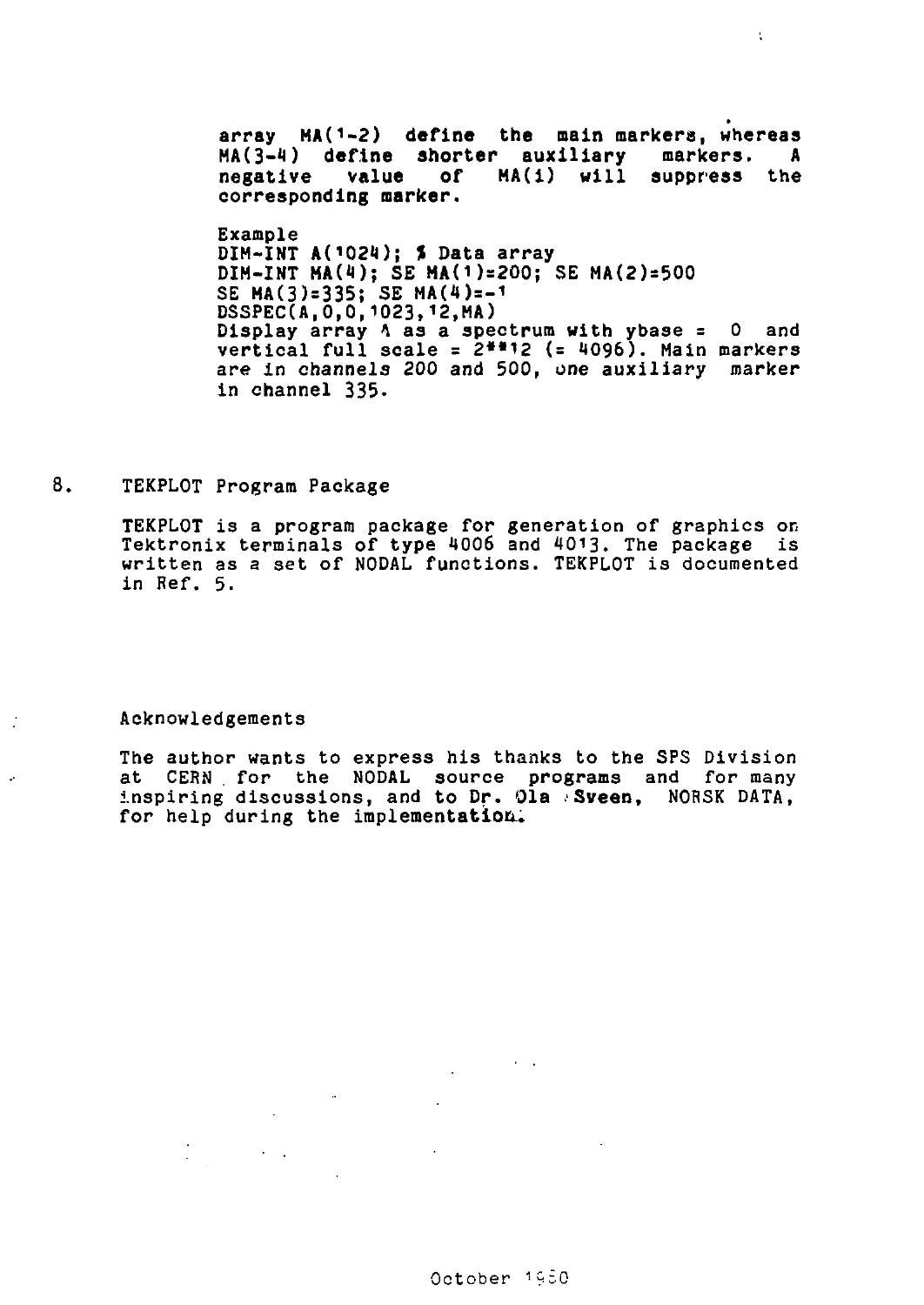# **References**

 $\mathcal{A}^{\text{max}}$ 

 $\sim 10^{11}$ 

 $\sim 10^{11}$  km s  $^{-1}$ 

- **1. M.C. Crowley-Milling and C.C. Shering,**  THE NODAL **SYSTEM FOR THE** SPS, CERN 76-07
- 2. M.C. Crowley-Milling, **The** Data Module, The Missing Link in High Level Control Languages, Third International Conference on Trends in on-line computer systems, Sheffield 27-29 March 1979

 $\ddot{\phantom{a}}$ 

- 3. J. Altaber and P.D. Van der Stok, The NODILER: a preinterpreter for NODAL, CERN/SPS/ACC/PVdS/Rep. 79-4
- 1. SINTRAN III User's Guide, Publ. no ND-60.050.08
- 5. 0. Liestol, TEKPLOT, a graphics program package for NODAL, Thesis for the cand.real degree, Oslo University 198O.

 $\sim 100$   $\mu$ 

 $\sim$   $\sim$ 

 $\sim 10^{-1}$ 

 $\sim 10^{-10}$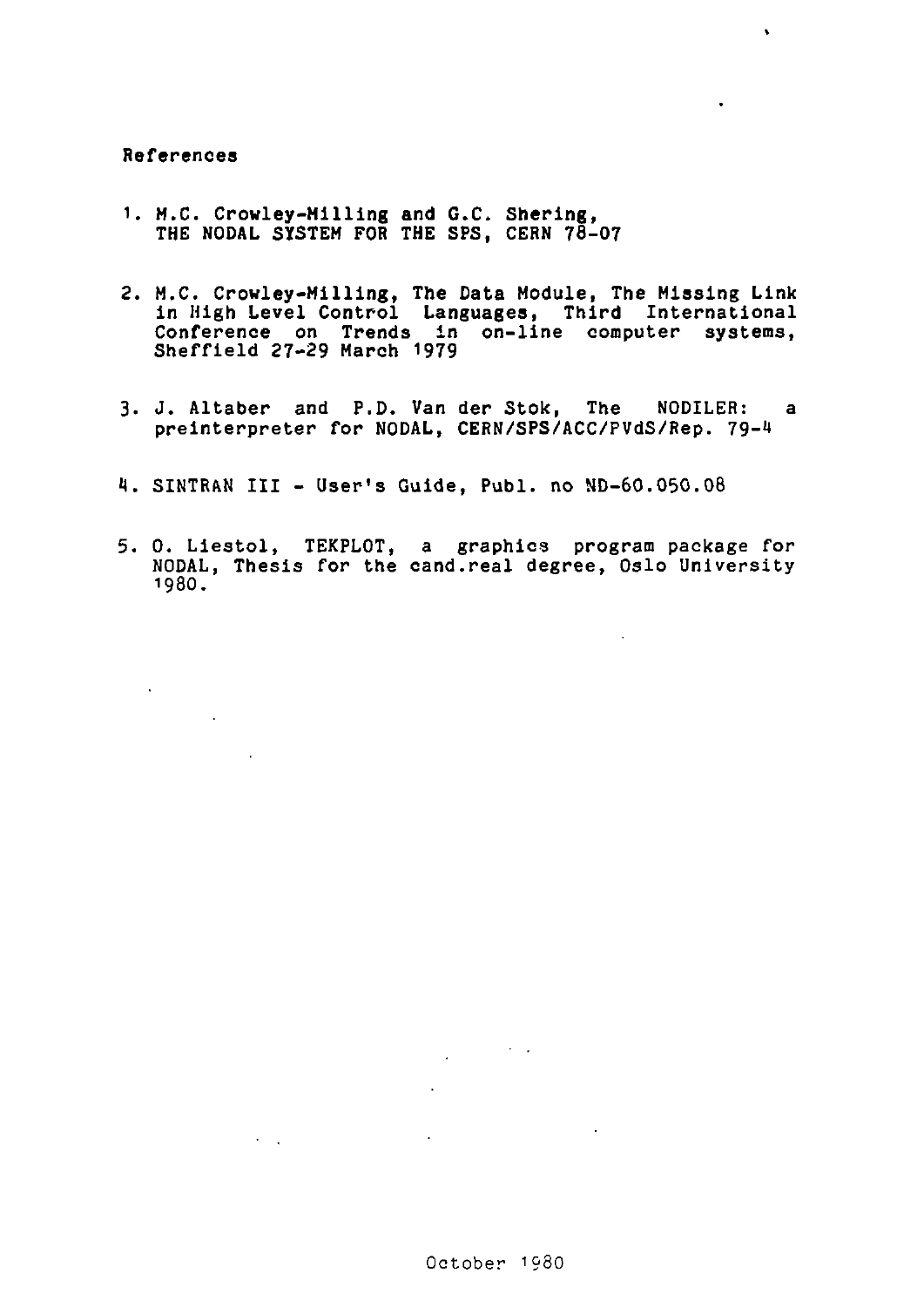**Appendix A** 

**EXAMPLES ON THE RT USE OF NODAL** 

**The interactive facilities of NODAL makes it a powerful**  system for setting up and handling RT programs. **ways NODAL can be used as a RT operating system.** 

**The administration of a set of RT programs, written in any language, can be performed by an intercative RT NODAL. Within a RT MODAL system, the file driven NODALs can be activated by all four principal methods; operator requests, program requests, time scheduling and external interrupts. An interactive RT NODAL can be reactivated by an external interrupt, an example is given below.** 

**Example 1** 

**Assume that the file (RT)RTN3:N0D contains a NODAL program that is to be executed every 60 seconds. The program must terminate itself by the command QUIT. From an interactive NODAL this task can be set up by the following commands.** 

> **INTV(RTN3,60,2) RTCRTN3)**

**The same commands can be used for any RT program, say SCANX, provided that RTN3 is replaced by SCANX in the commands above. The command** 

**KILL(RTN3)** 

**will disconnect and abort the program.** 

**Example 2** 

**If RTN3 is to be started by an interrupt from CAMAC crate no 2 with Graded Lam 12, the program can be connected via an assigned logical device number. In SINTRAN III the octal device numbers 1(00-137 are used for CAMAC connect interrupts.** 

> **ASSIGN(** $E400.2.12$ **) CONCT(RTN3,A;IIOO)**

> > **All Grand**

**The command** 

 $\bullet$